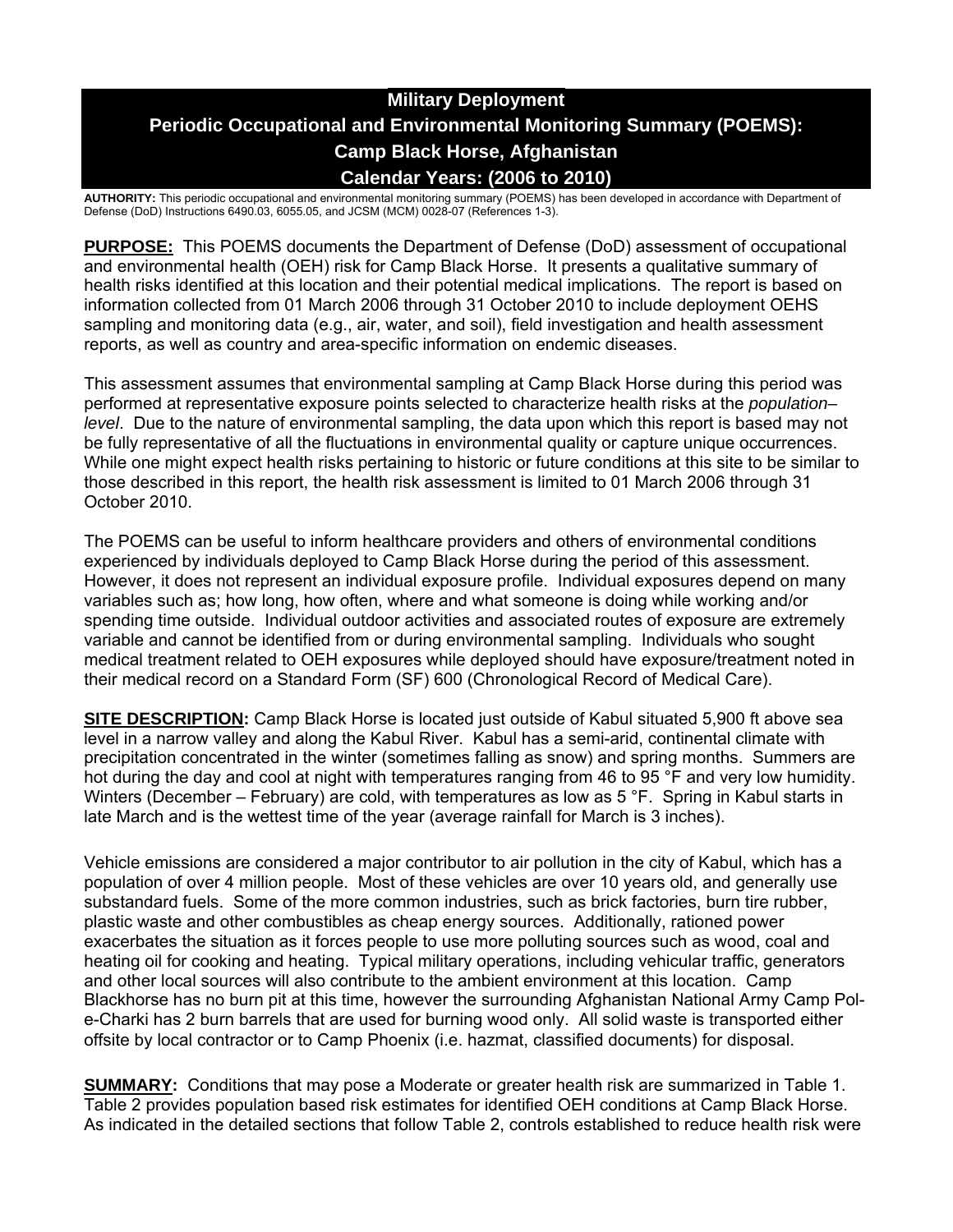factored into this assessment. In some cases, e.g. ambient air, specific controls are noted, but not routinely available/feasible.

> Page 2 of 23 Reviewed by CENTCOM SG (01 July 2011) Final Approval Date (20 September 2011)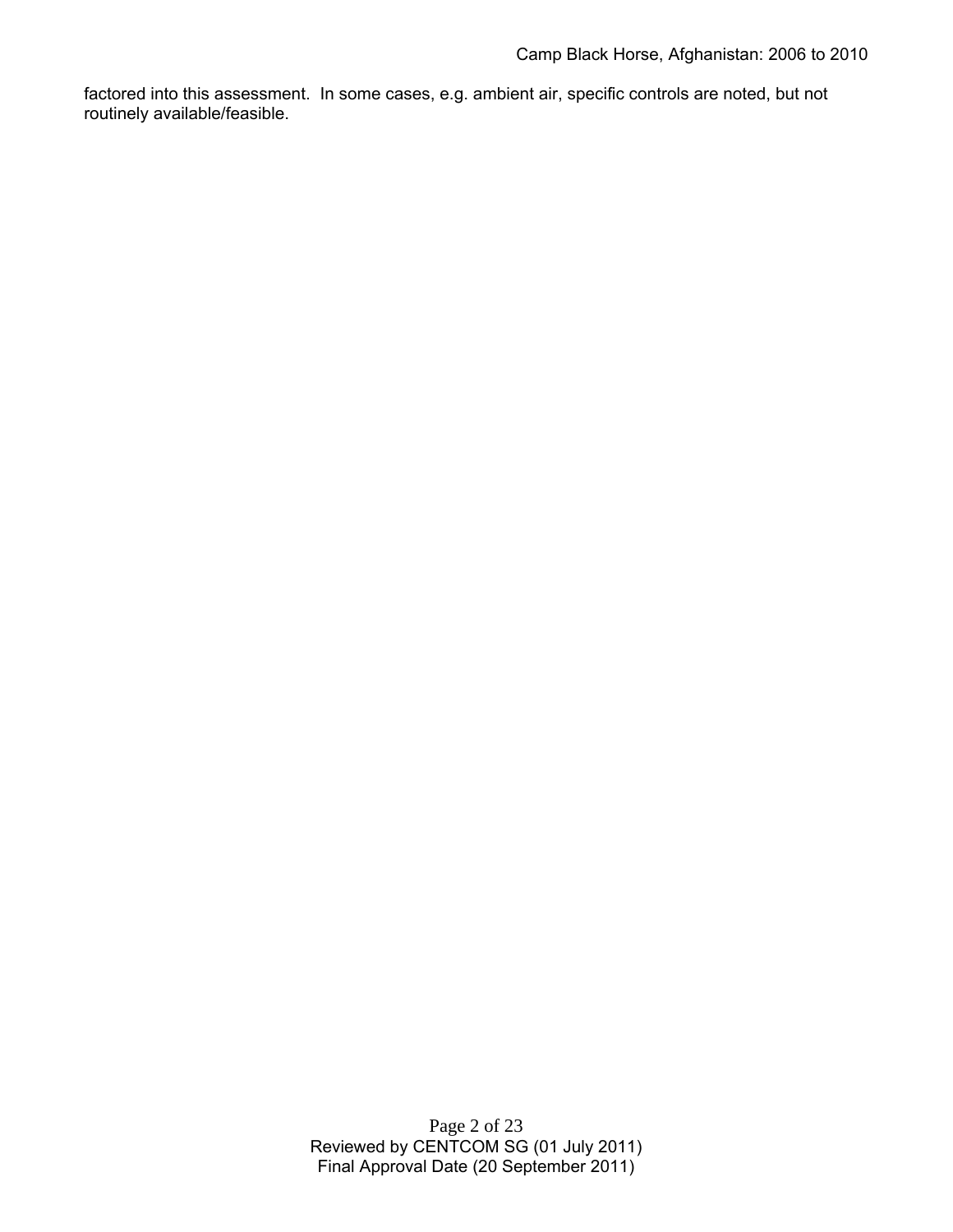#### **Table 1: Summary of Occupational and Environmental Conditions with MODERATE or Greater Health Risk**

#### *Short-term health risks & medical implications:*

The following hazards may be associated with potential health effects in some personnel during deployment at Camp Black Horse:

Food/waterborne diseases (e.g., bacterial diarrhea, Hepatitis A, Typhoid fever, Brucellosis, diarrhea-cholera, diarrheaprotozoal, Hepatitis E); other endemic diseases (cutaneous leishmaniasis, Crimean-Congo hemorrhagic fever, Sandfly fever, Typhus-miteborne, Tuberculosis (TB), Leptospirosis, Rabies, Anthrax, Q fever); venomous insects and animals; heat stress and cold stress. For food/waterborne diseases (e.g., bacterial diarrhea, hepatitis A, Typhoid fever, Brucellosis, diarrhea-cholera, diarrhea-protozoal, Hepatitis E), if ingesting food and water off post, the health effects can temporarily incapacitate personnel (diarrhea) or result in prolonged illness (Hepatitis A, Typhoid fever, Hepatitis E, and Brucellosis). Risks from food/waterborne diseases and heat stress may have been reduced with preventive medicine controls and mitigation, which includes Hepatitis A and Typhoid fever vaccinations, and only drinking from approved water sources in accordance with standing CENTCOM policy. For other vector-borne endemic diseases (cutaneous leishmaniasis, Crimean-Congo hemorrhagic fever, Sandfly fever, Typhus-miteborne), these diseases may constitute a significant risk due to exposure to biting vectors. For respiratory diseases (Tuberculosis (TB)), personnel in close-quarter conditions could have been at risk for person-to-person spread. For water contact diseases (Leptospirosis), activities involving extensive contact with surface water increase risk. Animal contact diseases (Rabies, Anthrax, Q fever), pose year-round risk. For venomous insects and animals, if encountered, effects of venom vary with species from mild localized swelling to potentially lethal effects. For heat stress, risk can be greater for susceptible persons including those older than 45, of low fitness level, unacclimatized personnel, or individuals with underlying medical conditions. For cold stress, risk is largely dependent on operational and individual factors. Risks from heat stress and cold stress may have been reduced with preventive medicine controls and mitigation.

Though the ambient air was not specifically sampled, the area is a dusty desert environment. For inhalational exposure to high levels of dust and particulate matter, exposures may result in mild to more serious short-term health effects (e.g., eye, nose or throat and lung irritation) in some personnel while at this site, and certain subgroups of the deployed forces (e.g., those with pre-existing asthma/cardio pulmonary conditions) are at greatest risk of developing notable health effects. Although most effects from exposure to dust and particulate matter should have resolved post-deployment, providers should be prepared to consider the relationship between deployment exposures and current complaints. Some individuals may have sought treatment for acute respiratory irritation during their time at Camp Black Horse. Personnel who reported with symptoms or required treatment while at this site should have exposure/treatment noted in medical record on a Standard Form (SF) 600 (Chronological Record of Medical Care).

#### *Long-term health risks & medical implications:*

The following hazards may be associated with potential chronic health effects in some personnel during deployment at Camp Black Horse:

No specific hazards associated with potential long-term health effects at Camp Black Horse were identified.

Though the ambient air was not specifically sampled, the area is a dusty desert environment. For inhalational exposure to high levels of dust and particulate matter, it is considered possible that some otherwise healthy personnel who were exposed for a long-term period to dust and particulate matter could develop certain health conditions (e.g., reduced lung function, cardiopulmonary disease). Personnel with a history of asthma or cardiopulmonary disease could potentially be more likely to develop such chronic health conditions. While the dust and particulate matter exposures are acknowledged, at this time there are no specific recommended, post-deployment medical surveillance evaluations or treatments. Providers should still consider overall individual health status (e.g., any underlying conditions/susceptibilities) and any potential unique individual exposures (such as occupational or specific personal dosimeter data) when assessing individual concerns. Certain individuals may need to be followed/evaluated for specific occupational exposures/injuries (e.g., annual audiograms as part of the medical surveillance for those enrolled in the Hearing Conservation Program; and personnel covered by Respiratory Protection Program and/or Hazardous Waste/Emergency Responders Medical Surveillance).

> Page 3 of 23 Reviewed by CENTCOM SG (01 July 2011) Final Approval Date (20 September 2011)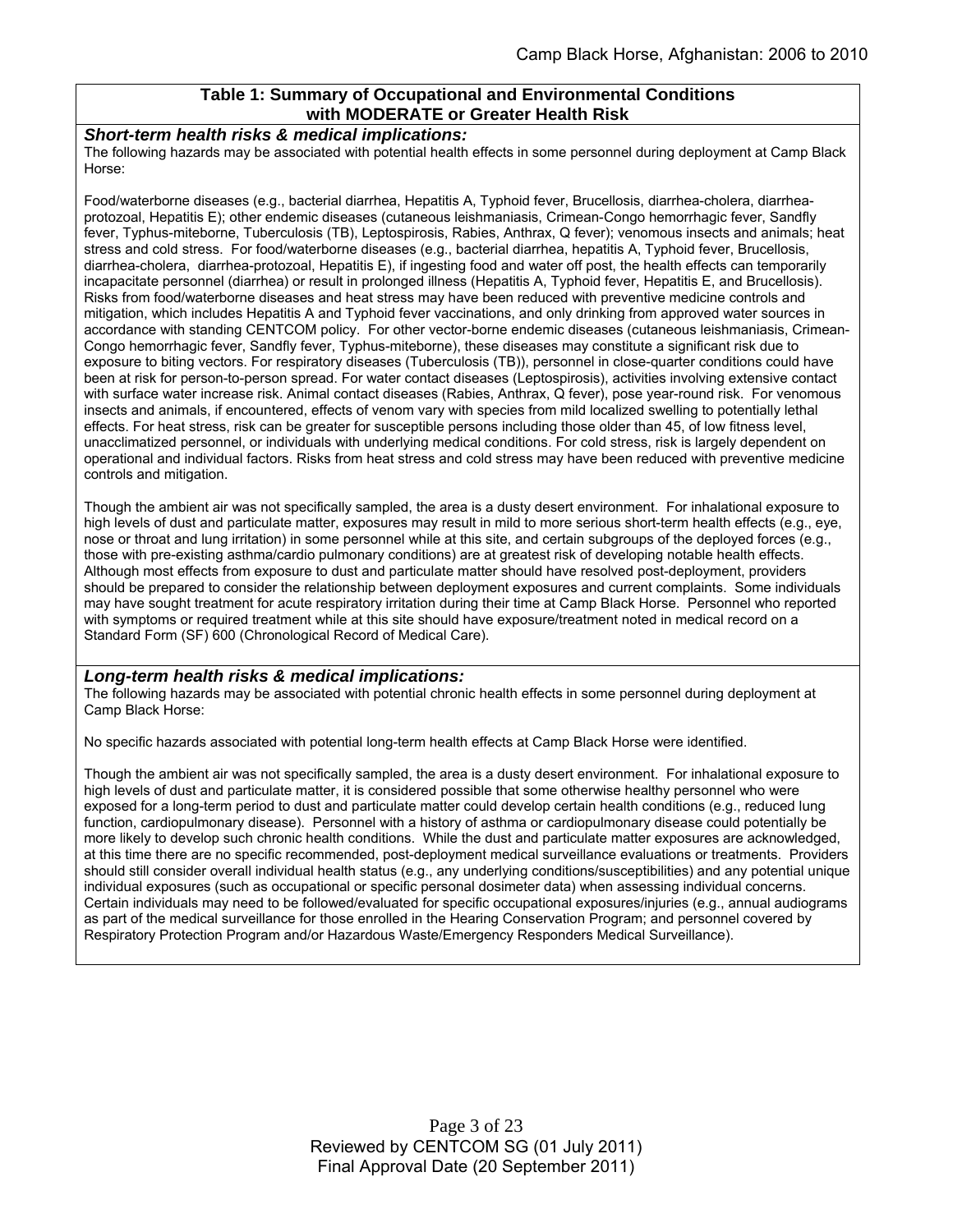| Source of<br><b>Identified Health</b><br>Risk <sup>3</sup>                        | Unmitigated Health Risk Estimate <sup>4</sup>                                                                                                                                                                                                                                                                                                                                                                                                                                                                                                                                                                                                                                                                                                                                                                                                                                                                                                                                                                                                                                                                                                                             | <b>Control Measures</b><br>Implemented                                                                                                                 | <b>Residual Health Risk Estimate<sup>4</sup></b>                                                                                                                                                                                                                                                                                                                                                                                                                                                                                                                                                                                                                                                                                                                                                                                                                                                                                                                                                                                                                                                                                                                          |
|-----------------------------------------------------------------------------------|---------------------------------------------------------------------------------------------------------------------------------------------------------------------------------------------------------------------------------------------------------------------------------------------------------------------------------------------------------------------------------------------------------------------------------------------------------------------------------------------------------------------------------------------------------------------------------------------------------------------------------------------------------------------------------------------------------------------------------------------------------------------------------------------------------------------------------------------------------------------------------------------------------------------------------------------------------------------------------------------------------------------------------------------------------------------------------------------------------------------------------------------------------------------------|--------------------------------------------------------------------------------------------------------------------------------------------------------|---------------------------------------------------------------------------------------------------------------------------------------------------------------------------------------------------------------------------------------------------------------------------------------------------------------------------------------------------------------------------------------------------------------------------------------------------------------------------------------------------------------------------------------------------------------------------------------------------------------------------------------------------------------------------------------------------------------------------------------------------------------------------------------------------------------------------------------------------------------------------------------------------------------------------------------------------------------------------------------------------------------------------------------------------------------------------------------------------------------------------------------------------------------------------|
| <b>AIR</b>                                                                        |                                                                                                                                                                                                                                                                                                                                                                                                                                                                                                                                                                                                                                                                                                                                                                                                                                                                                                                                                                                                                                                                                                                                                                           |                                                                                                                                                        |                                                                                                                                                                                                                                                                                                                                                                                                                                                                                                                                                                                                                                                                                                                                                                                                                                                                                                                                                                                                                                                                                                                                                                           |
| Particulate<br>matter less than<br>10 micrometers<br>in diameter<br>$(PM_{10})$   | Short-term: Though the ambient air<br>was not specifically sampled the area<br>is a dusty desert environment. For<br>inhalational exposure to high levels of<br>dust and particulate matter, exposures<br>may result in mild to more serious<br>short-term health effects (e.g., eye,<br>nose or throat and lung irritation) in<br>some personnel while at this site, and<br>certain subgroups of the deployed<br>forces (e.g., those with pre-existing<br>asthma/cardio pulmonary conditions)<br>are at greatest risk of developing<br>notable health effects.<br>Long-term: No health guidelines                                                                                                                                                                                                                                                                                                                                                                                                                                                                                                                                                                        | Limiting strenuous<br>physical activities when air<br>quality is especially poor;<br>and actions such as<br>closing tent flaps,<br>windows, and doors. | Short-term: Though the ambient air<br>was not specifically sampled the area<br>is a dusty desert environment. For<br>inhalational exposure to high levels of<br>dust and particulate matter, exposures<br>may result in mild to more serious<br>short-term health effects (e.g., eye,<br>nose or throat and lung irritation) in<br>some personnel while at this site, and<br>certain subgroups of the deployed<br>forces (e.g., those with pre-existing<br>asthma/cardio pulmonary conditions)<br>are at greatest risk of developing<br>notable health effects.<br>Long-term: No health guidelines                                                                                                                                                                                                                                                                                                                                                                                                                                                                                                                                                                        |
| Particulate<br>matter less than<br>2.5 micrometers<br>in diameter<br>$(PM_{2.5})$ | Short-term: Though the ambient air<br>was not specifically sampled the area<br>is a dusty desert environment. For<br>inhalational exposure to high levels of<br>dust and particulate matter, exposures<br>may result in mild to more serious<br>short-term health effects (e.g., eye,<br>nose or throat and lung irritation) in<br>some personnel while at this site, and<br>certain subgroups of the deployed<br>forces (e.g., those with pre-existing<br>asthma/cardio pulmonary conditions)<br>are at greatest risk of developing<br>notable health effects.<br>Long-term: Though the air was not<br>specifically sampled, the area is a<br>dusty desert environment. For<br>inhalational exposure to high levels of<br>dust and particulate matter, it is<br>considered possible that some<br>otherwise healthy personnel who were<br>exposed for a long-term period to dust<br>and particulate matter could develop<br>certain health conditions (e.g., reduced<br>lung function, cardiopulmonary<br>disease). Personnel with a history of<br>asthma or cardiopulmonary disease<br>could potentially be more likely to<br>develop such chronic health<br>conditions. | Limiting strenuous<br>physical activities when air<br>quality is especially poor;<br>and actions such as<br>closing tent flaps,<br>windows, and doors. | Short-term: Though the ambient air<br>was not specifically sampled the area<br>is a dusty desert environment. For<br>inhalational exposure to high levels of<br>dust and particulate matter, exposures<br>may result in mild to more serious<br>short-term health effects (e.g., eye,<br>nose or throat and lung irritation) in<br>some personnel while at this site, and<br>certain subgroups of the deployed<br>forces (e.g., those with pre-existing<br>asthma/cardio pulmonary conditions)<br>are at greatest risk of developing<br>notable health effects.<br>Long-term: Though the air was not<br>specifically sampled, the area is a<br>dusty desert environment. For<br>inhalational exposure to high levels of<br>dust and particulate matter, it is<br>considered possible that some<br>otherwise healthy personnel who were<br>exposed for a long-term period to dust<br>and particulate matter could develop<br>certain health conditions (e.g., reduced<br>lung function, cardiopulmonary<br>disease). Personnel with a history of<br>asthma or cardiopulmonary disease<br>could potentially be more likely to<br>develop such chronic health<br>conditions. |
| <b>ENDEMIC</b><br><b>DISEASE</b>                                                  |                                                                                                                                                                                                                                                                                                                                                                                                                                                                                                                                                                                                                                                                                                                                                                                                                                                                                                                                                                                                                                                                                                                                                                           |                                                                                                                                                        |                                                                                                                                                                                                                                                                                                                                                                                                                                                                                                                                                                                                                                                                                                                                                                                                                                                                                                                                                                                                                                                                                                                                                                           |
| Food<br>borne/Waterborne<br>(e.g., diarrhea-<br>bacteriological)                  | Short-term: Variable; High (bacterial<br>diarrhea, hepatitis A, typhoid fever) to<br>Moderate (diarrhea-cholera, diarrhea-<br>protozoal, brucellosis, hepatitis E) if<br>ingesting local food/water, the health<br>effects can temporarily incapacitate<br>personnel (diarrhea) or result in<br>prolonged illness (hepatitis A, Typhoid<br>fever, hepatitis E, brucellosis).                                                                                                                                                                                                                                                                                                                                                                                                                                                                                                                                                                                                                                                                                                                                                                                              | Preventive measures<br>include Hepatitis A and<br>Typhoid fever vaccination<br>and consumption of food<br>and water only from<br>approved sources.     | Short-term: Low to none                                                                                                                                                                                                                                                                                                                                                                                                                                                                                                                                                                                                                                                                                                                                                                                                                                                                                                                                                                                                                                                                                                                                                   |

# **Table 2. Population-Based Health Risk Estimates - Camp Black Horse 1, 2**

Page 4 of 23 Reviewed by CENTCOM SG (01 July 2011) Final Approval Date (20 September 2011)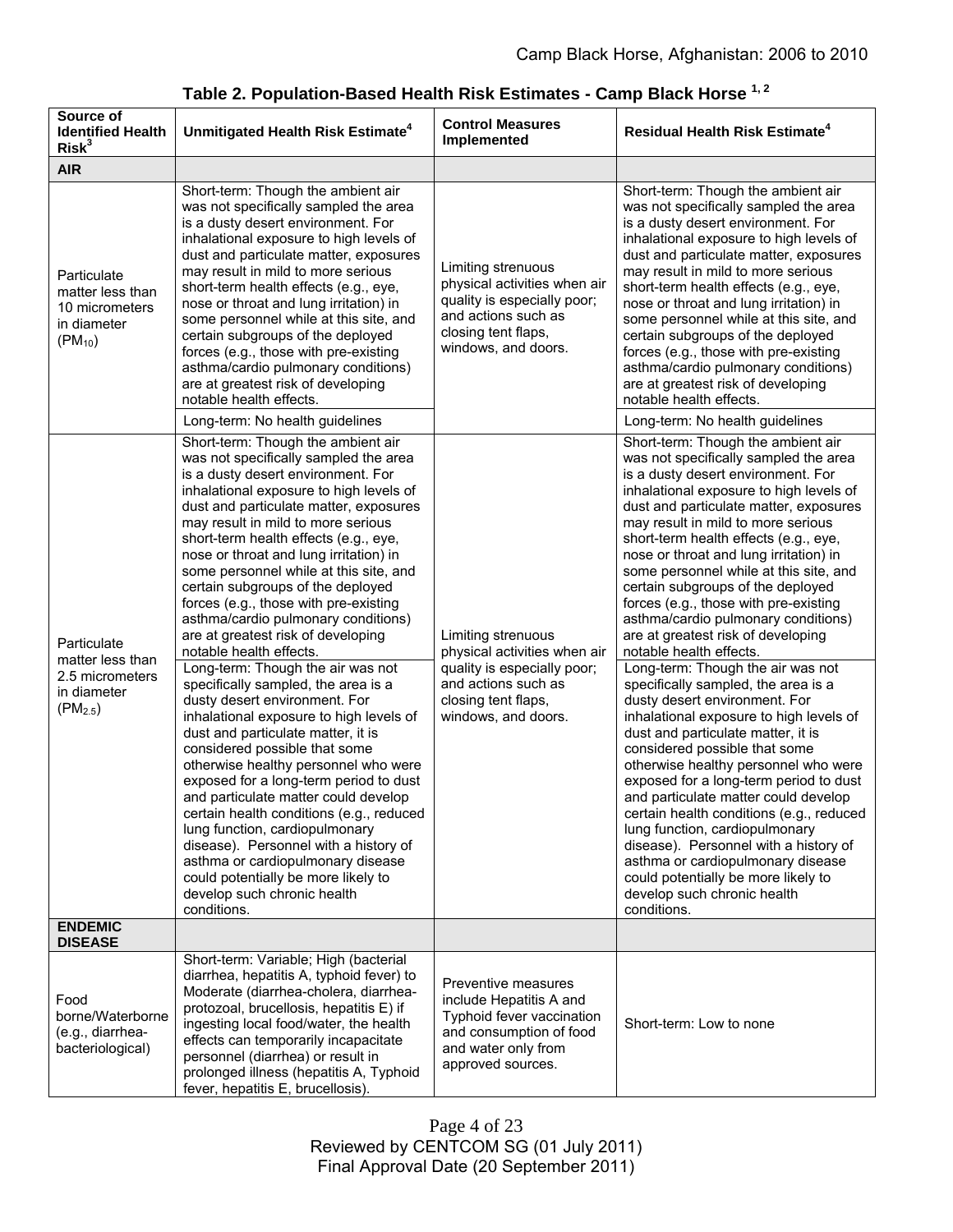|                                                     | Long-term: none identified                                                                                                                                                                                                                                                                                                                                     |                                                                                                                                                                                                                                                                                                                                                                                           | Long-term: No data available                                                                                                                                                                                                                                                                                                                                                                              |
|-----------------------------------------------------|----------------------------------------------------------------------------------------------------------------------------------------------------------------------------------------------------------------------------------------------------------------------------------------------------------------------------------------------------------------|-------------------------------------------------------------------------------------------------------------------------------------------------------------------------------------------------------------------------------------------------------------------------------------------------------------------------------------------------------------------------------------------|-----------------------------------------------------------------------------------------------------------------------------------------------------------------------------------------------------------------------------------------------------------------------------------------------------------------------------------------------------------------------------------------------------------|
| Arthropod Vector<br><b>Borne</b>                    | Short-term: Variable; High for malaria,<br>Moderate for leishmaniasis -<br>cutaneous (acute), Crimean-Congo<br>hemorrhagic fever, sandfly fever,<br>typhus-miteborne; and Low for, the<br>plague and West Nile fever.                                                                                                                                          | Preventive measures<br>include proper wear of<br>treated uniform,<br>application of repellent to<br>exposed skin, bed net<br>use, minimizing areas of<br>standing water and<br>appropriate<br>chemoprophylaxis.                                                                                                                                                                           | Short-term: Low                                                                                                                                                                                                                                                                                                                                                                                           |
|                                                     | Long-term: Low for Leishmaniasis-<br>visceral infection.                                                                                                                                                                                                                                                                                                       |                                                                                                                                                                                                                                                                                                                                                                                           | Long-term: No data available                                                                                                                                                                                                                                                                                                                                                                              |
| <b>Water-Contact</b><br>(e.g. wading,<br>swimming)  | Short-term: Moderate for leptospirosis                                                                                                                                                                                                                                                                                                                         | Recreational swimming in<br>surface waters not likely in<br>this area of Afghanistan<br>during this time period.                                                                                                                                                                                                                                                                          | Short-term: Low for leptospirosis.                                                                                                                                                                                                                                                                                                                                                                        |
|                                                     | Long-term: No data available                                                                                                                                                                                                                                                                                                                                   |                                                                                                                                                                                                                                                                                                                                                                                           | Long-term: No data available                                                                                                                                                                                                                                                                                                                                                                              |
| Respiratory                                         | Short-term: Variable; Moderate for<br>tuberculosis (TB) to Low for<br>meningococcal meningitis.                                                                                                                                                                                                                                                                | Providing adequate living<br>and work space; medical<br>screening; vaccination.                                                                                                                                                                                                                                                                                                           | Short-term: Low                                                                                                                                                                                                                                                                                                                                                                                           |
|                                                     | Long-term: No data available                                                                                                                                                                                                                                                                                                                                   |                                                                                                                                                                                                                                                                                                                                                                                           | Long-term: No data available                                                                                                                                                                                                                                                                                                                                                                              |
| <b>Animal Contact</b>                               | Short-term: Variable; Moderate for<br>rabies, anthrax, Q-fever to Low for<br>H5N1 avian influenza.                                                                                                                                                                                                                                                             | Prohibiting contact with,<br>adoption, or feeding of<br>feral animals IAW U.S.<br><b>Central Command</b><br>(CENTCOM) General<br>Order (GO) 1B. Risks are<br>further reduced in the<br>event of assessed contact<br>by prompt post-exposure<br>rabies prophylaxis IAW<br>The Center for Disease<br>Control's (CDC) Advisory<br>Committee on<br><b>Immunization Practices</b><br>guidance. | Short-term: No data available                                                                                                                                                                                                                                                                                                                                                                             |
|                                                     | Long-term: Low (Rabies)                                                                                                                                                                                                                                                                                                                                        |                                                                                                                                                                                                                                                                                                                                                                                           | Long-term: No data available                                                                                                                                                                                                                                                                                                                                                                              |
| <b>VENOMOUS</b><br><b>ANIMAL/</b><br><b>INSECTS</b> |                                                                                                                                                                                                                                                                                                                                                                |                                                                                                                                                                                                                                                                                                                                                                                           |                                                                                                                                                                                                                                                                                                                                                                                                           |
| Snakes,<br>scorpions, and<br>spiders                | Short-term: Low; If encountered,<br>effects of venom vary with species<br>from mild localized swelling (e.g.<br>widow spider) to potentially lethal<br>effects (e.g. Haly's Pit Viper).                                                                                                                                                                        | Risk reduced by avoiding<br>contact, proper wear of<br>uniform (especially<br>footwear), and proper and<br>timely treatment.                                                                                                                                                                                                                                                              | Short-term: Low; If encountered,<br>effects of venom vary with species<br>from mild localized swelling (e.g.<br>widow spider) to potentially lethal<br>effects (e.g. Haly's Pit Viper).                                                                                                                                                                                                                   |
|                                                     | Long-term: No data available                                                                                                                                                                                                                                                                                                                                   |                                                                                                                                                                                                                                                                                                                                                                                           | Long-term: No data available                                                                                                                                                                                                                                                                                                                                                                              |
| <b>HEAT/COLD</b><br><b>STRESS</b>                   |                                                                                                                                                                                                                                                                                                                                                                |                                                                                                                                                                                                                                                                                                                                                                                           |                                                                                                                                                                                                                                                                                                                                                                                                           |
| Heat                                                | Short-term: Variable; Risk of heat<br>injury is High for June-September, and<br>Low for all other months.<br>Long-term: Low, The long-term risk<br>was Low. However, the risk may be<br>greater to certain susceptible persons-<br>those older (i.e., greater than 45<br>years), in lesser physical shape, or<br>with underlying medical/health<br>conditions. | Work-rest cycles, proper<br>hydration and nutrition,<br>and Wet Bulb Globe<br>Temperature (WBGT)<br>monitoring.                                                                                                                                                                                                                                                                           | Short-term: Variable; Risk of heat<br>injury in unacclimatized or susceptible<br>personnel is Moderate for June-<br>September and Low for all others.<br>Long-term: Low, The long-term risk is<br>Low. However, the risk may be<br>greater to certain susceptible persons-<br>those older (i.e., greater than 45<br>years), in lesser physical shape, or<br>with underlying medical/health<br>conditions. |
| Cold                                                | Short-term: Low risk of cold<br>stress/injury.<br>Long-term: Low; Long-term health<br>implications from cold injuries are rare<br>but can occur, especially from more<br>serious injuries such as frost bite.                                                                                                                                                  | Risks from cold stress<br>reduced with protective<br>measures such as use of<br>the buddy system, limiting<br>exposure during cold<br>weather, proper hydration                                                                                                                                                                                                                           | Short-term: Low risk of cold<br>stress/injury.<br>Long-term: Low; Long-term health<br>implications from cold injuries are rare<br>but can occur, especially from more<br>serious injuries such as frost bite.                                                                                                                                                                                             |

Page 5 of 23 Reviewed by CENTCOM SG (01 July 2011) Final Approval Date (20 September 2011)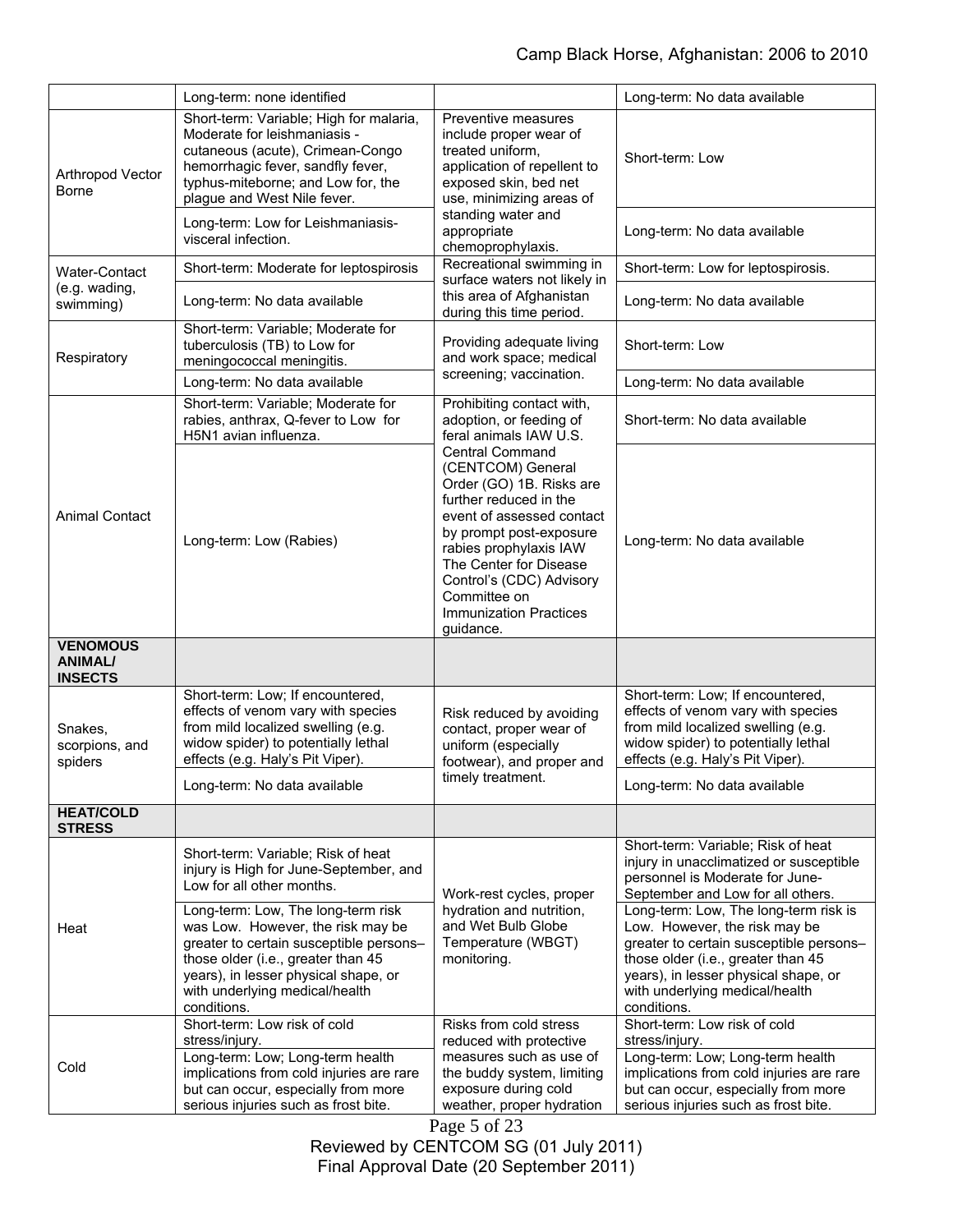|                                                |                                              | and nutrition, and proper<br>wear of issued protective<br>clothing.                                                                                                                                                                     |                                              |
|------------------------------------------------|----------------------------------------------|-----------------------------------------------------------------------------------------------------------------------------------------------------------------------------------------------------------------------------------------|----------------------------------------------|
| <b>Unique</b><br>Incidents/<br><b>Concerns</b> |                                              |                                                                                                                                                                                                                                         |                                              |
| Pesticides/Pest<br>Control                     | Short-term: Low                              | See Section 10.4                                                                                                                                                                                                                        | Short-term: Low                              |
|                                                | Long-term: Low                               |                                                                                                                                                                                                                                         | Long-term: Low                               |
| <b>Burn Pits</b>                               | Short-term: No data available to<br>evaluate | Control measures may<br>have included locating<br>burn pits downwind of<br>prevailing winds,<br>increased distance from<br>living and working areas<br>when possible, and<br>improved waste<br>segregation and<br>management techniques | Short-term: No data available to<br>evaluate |
|                                                | Long-term: No data available to<br>evaluate  |                                                                                                                                                                                                                                         | Long-term: No data available to<br>evaluate  |

<sup>1</sup>This Summary Table provides a qualitative estimate of population-based short- and long-term health risks associated with the occupational environment conditions at Camp Black Horse. It does not represent an individual exposure profile. Actual individual exposures and health effects depend on many variables. For example, while a chemical may have been present in the environment, if a person did not inhale, ingest, or contact a specific dose of the chemical for adequate duration and frequency, then there may have been no health risk. Alternatively, a person at a specific location may have experienced a unique exposure which could result in a significant individual exposure. Any such person seeking medical care should have their specific exposure documented in an SF600.

<sup>2</sup> This assessment is based on specific environmental sampling data and reports obtained from 01 March 2006 through 31 October 2010. Sampling locations are assumed to be representative of exposure points for the camp population but may not reflect all the fluctuations in environmental quality or capture unique exposure incidents.

 $3$ This Summary Table is organized by major categories of identified sources of health risk. It only lists those sub-categories specifically identified and addressed at Camp Black Horse. The health risks are presented as Low, Moderate, High or Extremely High for both acute and chronic health effects. The health risk level is based on an assessment of both the potential severity of the health effects that could be caused and probability of the exposure that would produce such health effects. Details can be obtained from the USAPHC/Army Institute of Public Health (AIPH). Where applicable, "None Identified" is used when though a potential exposure is identified, and no health risks of either a specific acute or chronic health effects are determined. More detailed descriptions of OEH exposures that are evaluated but determined to pose no health risk are discussed in the following sections of this report.

<sup>4</sup><br>Health risks in this Summary Table are based on quantitative surveillance thresholds (e.g. endemic disease rates; host/vector/pathogen surveillance) or screening levels, e.g. Military Exposure Guidelines (MEGs) for chemicals*.* Some previous assessment reports may provide slightly inconsistent health risk estimates because quantitative criteria such as MEGs may have changed since the samples were originally evaluated and/or because this assessment makes use of all historic site data while previous reports may have only been based on a select few samples.

> Page 6 of 23 Reviewed by CENTCOM SG (01 July 2011) Final Approval Date (20 September 2011)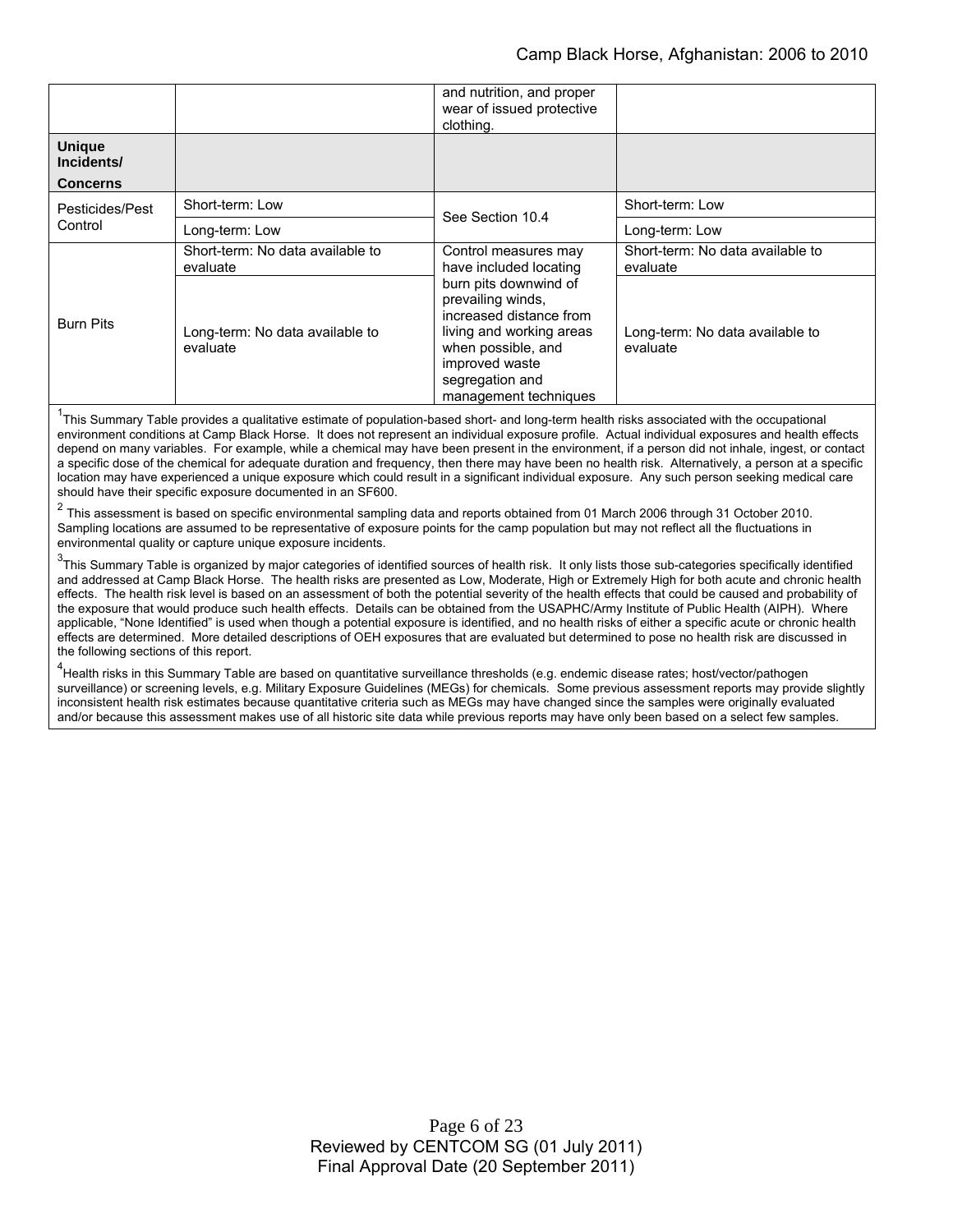# **1 Discussion of Health Risks at Camp Black Horse, Afghanistan by Source**

The following sections provide additional information about the OEH conditions summarized above. All risk assessments were performed using the methodology described in the US Army Public Health Command Technical Guide 230, *Environmental Health Risk Assessment and Chemical Exposure Guidelines for Deployed Military Personnel* (Reference 4). All OEH risk estimates represent residual risk after accounting for preventive controls in place. Occupational exposures and exposures to endemic diseases are greatly reduced by preventive measures. For environmental exposures related to airborne dust, there are limited preventive measures available, and available measures have little efficacy in reducing exposure to ambient conditions.

# **2 Air**

## 2.1 Site-Specific Sources Identified

Camp Black Horse is situated in a dusty semi-arid desert environment. Inhalational exposure to high levels of dust and particulate matter, such as during high winds or dust storms, may result in mild to more serious short-term health effects (e.g., eye, nose or throat and lung irritation) in some personnel. Additionally, certain subgroups of the deployed forces (e.g., those with pre-existing asthma/cardio pulmonary conditions) are at greatest risk of developing notable health effects.

#### 2.2 Particulate matter

Particulate matter (PM) is a complex mixture of extremely small particles suspended in the air. The PM includes solid particles and liquid droplets emitted directly into the air by sources such as: power plants, motor vehicles, aircraft, generators, construction activities, fires, and natural windblown dust. The PM can include sand, soil, metals, volatile organic compounds (VOC), allergens, and other compounds such as nitrates or sulfates that are formed by condensation or transformation of combustion exhaust. The PM composition and particle size vary considerably depending on the source. Generally, PM of health concern is divided into two fractions:  $PM_{10}$ , which includes coarse particles with a diameter of 10 micrometers or less, and fine particles less than 2.5 micrometers ( $PM<sub>2.5</sub>$ ), which can reach the deepest regions of the lungs when inhaled. Exposure to excessive PM is linked to a variety of potential health effects.

#### 2.3 Particulate matter, less than10 micrometers  $(PM_{10})$

## 2.3.1 Exposure Guidelines:

Short Term (24-hour) PM<sub>10</sub> (micrograms per cubic Long-term PM<sub>10</sub> MEG ( $\mu$ g/m<sup>3</sup>): meter, μg/m<sup>3</sup>):

- 
- Marginal MEG = 420
- Critical MEG = 600
- 
- Negligible MEG =  $250$   $\bullet$  Not defined and not available.

2.3.2 Sample data/Notes:

No PM<sub>10</sub>air samples for Black Horse were available for risk assessment. However, PM<sub>10</sub> air samples from Camp Phoenix, Afghanistan, are available and should approximate conditions at Camp Black Horse.

> Page 7 of 23 Reviewed by CENTCOM SG (01 July 2011) Final Approval Date (20 September 2011)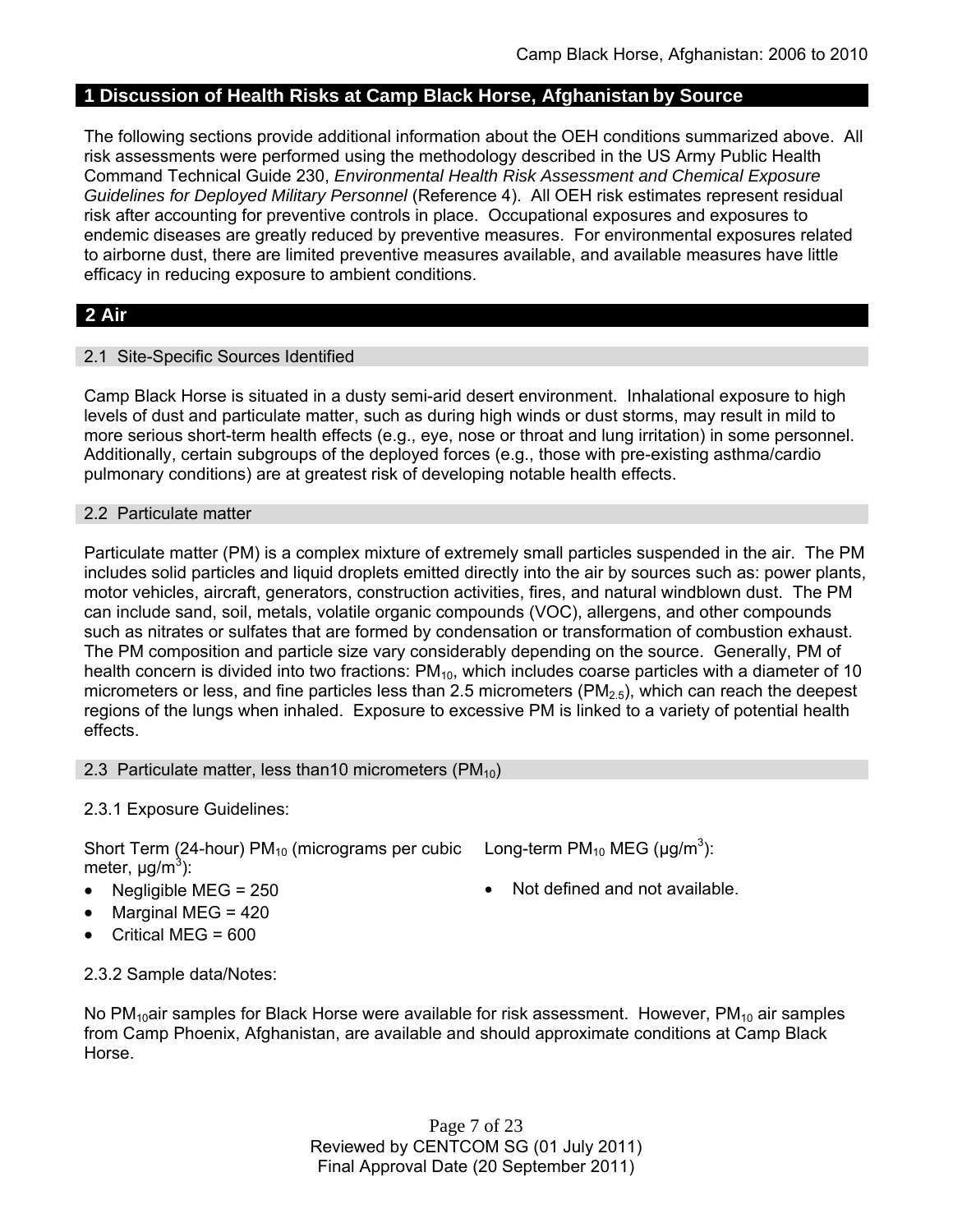**Conditions at Camp Phoenix:** The range of 24-hour PM<sub>10</sub> concentrations in 43 samples from January 2003–December 2009 was 6.6 to 765  $\mu$ g/m<sup>3</sup> with an average concentration of 209  $\mu$ g/m<sup>3</sup>. For 72% of the time during this period the  $PM_{10}$  levels indicated that  $PM_{10}$  was not a hazard. Other risk levels observed during this time were low (16%) moderate (9%) and high (2%).

2.3.3 Short-term health risks:

## **None identified**

2.3.4 Long-term health risk:

**Not Evaluated-no available health guidelines**. The U.S. Environmental Protection Agency (EPA) has retracted its long-term standard (national ambient air quality standards, NAAQS) for  $PM_{10}$  due to an inability to clearly link chronic health effects with chronic  $PM_{10}$  exposure levels.

2.4 Particulate Matter, less than 2.5 *micrometers* (PM2.5)

2.4.1 Exposure Guidelines:

Short Term (24-hour)  $PM<sub>2.5</sub>$  ( $\mu$ g/m<sup>3</sup>):

- 
- 
- Critical MEG = 500

): Long-term (1year)  $PM_{2.5}$  MEGs ( $\mu$ g/m<sup>3</sup>):

- Negligible MEG = 65 Negligible MEG = 15
- Marginal MEG =  $250$   $\bullet$  Marginal MEG =  $65$ .

2.4.2 Sample data/Notes:

No  $PM_{2.5}$  air samples were available for risk assessment. However,  $PM_{2.5}$  air samples from Camp Phoenix, Afghanistan are available and should approximate conditions at Camp Black Horse.

**Conditions at Camp Phoenix:** The range of 24-hour PM<sub>2.5</sub> concentrations in 77 samples from January 2003–December 2009 was 15 to 273  $\mu$ g/m<sup>3</sup>, with an average concentration of 84  $\mu$ g/m<sup>3</sup>. For 48% of this time, risk levels were identified as "no hazard" and the remaining time (52%) the risk level was identified as low.

2.4.3 Short and long-term health risks:

## **Not Evaluated**

#### 2.5 Airborne Metals

2.5.1 Sample data/Notes:

No  $PM_{10}$  heavy metal air samples were available for this risk assessment. However, airborne metals from  $PM_{10}$  samples at Camp Phoenix, Afghanistan, are available and should approximate conditions at Camp Black Horse.

Conditions at Camp Phoenix: The degree of risk is estimated based on comparison of metals results from 43 total air samples to specified MEGs. Samples were taken from April 2003 – Decmber 2009. None of the analyzed metals in the samples were found at concentrations above the 1 year negligible MEGs.

> Page 8 of 23 Reviewed by CENTCOM SG (01 July 2011) Final Approval Date (20 September 2011)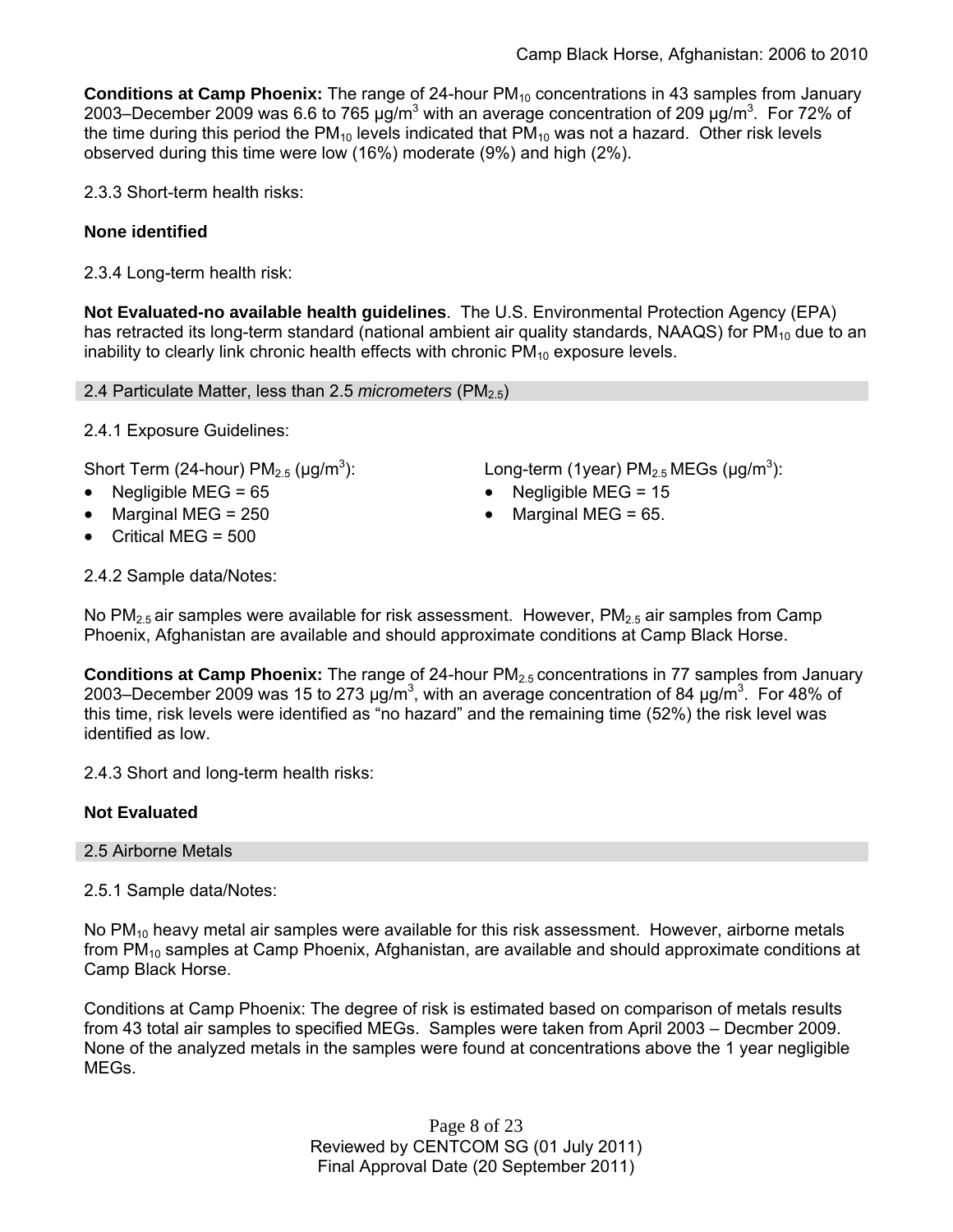2.5.2 Short and long-term health risks:

# **Not Evaluated**

2.6 Volatile Organic Compounds (VOC)

2.6.1 Sample data/Notes:

No VOC air samples were available for this risk assessment.

2.6.2 Short and long-term health risks:

#### **Not Evaluated**

## **3 Soil**

#### 3.1 Site-Specific Sources Identified

#### 3.2 Sample data/Notes:

No valid surface soil samples were available to assess OEH health risk to deployed personnel. The primary soil contamination exposure pathways are dermal contact and dust inhalation. Typical parameters analyzed for included semi volatile organic compounds (SVOCs), heavy metals, polychlorinated biphenyls (PCBs), pesticides, herbicides. If the contaminant was known or suspected, other parameters may have been analyzed for (i.e., total petroleum hydrocarbons (TPH) and polycyclic aromatic hydrocarbons (PAH) near fuel spills).

3.3 Short-term health risk:

**Not an identified source of health risk**. Currently, sampling data for soil are not evaluated for short term (acute) health risks**.**

3.4 Long-term health risk:

## **Not Evaluated**

## **4 Water**

In order to assess the health risk to U.S. personnel from exposure to water in theater, the USAPHC identified the most probable exposure pathways. These are based on the administrative information provided on the field data sheets submitted with the samples taken over the time period being evaluated. Based on the information provided from the field, all samples for untreated water samples were associated with source water for treatment and no exposure pathways were associated with those samples. Therefore, untreated samples are not assessed as potential health hazards. It is assumed that 100% of all U.S. personnel at Camp Black Horse will be directly exposed to reverse osmosis water purification unit (ROWPU) treated and disinfected fresh bulk water, since this classification of water is primarily used for personal hygiene, showering, cooking, and for use at vehicle wash racks. Field data sheets indicate that bottled water is the only approved source of drinking water.

> Page 9 of 23 Reviewed by CENTCOM SG (01 July 2011) Final Approval Date (20 September 2011)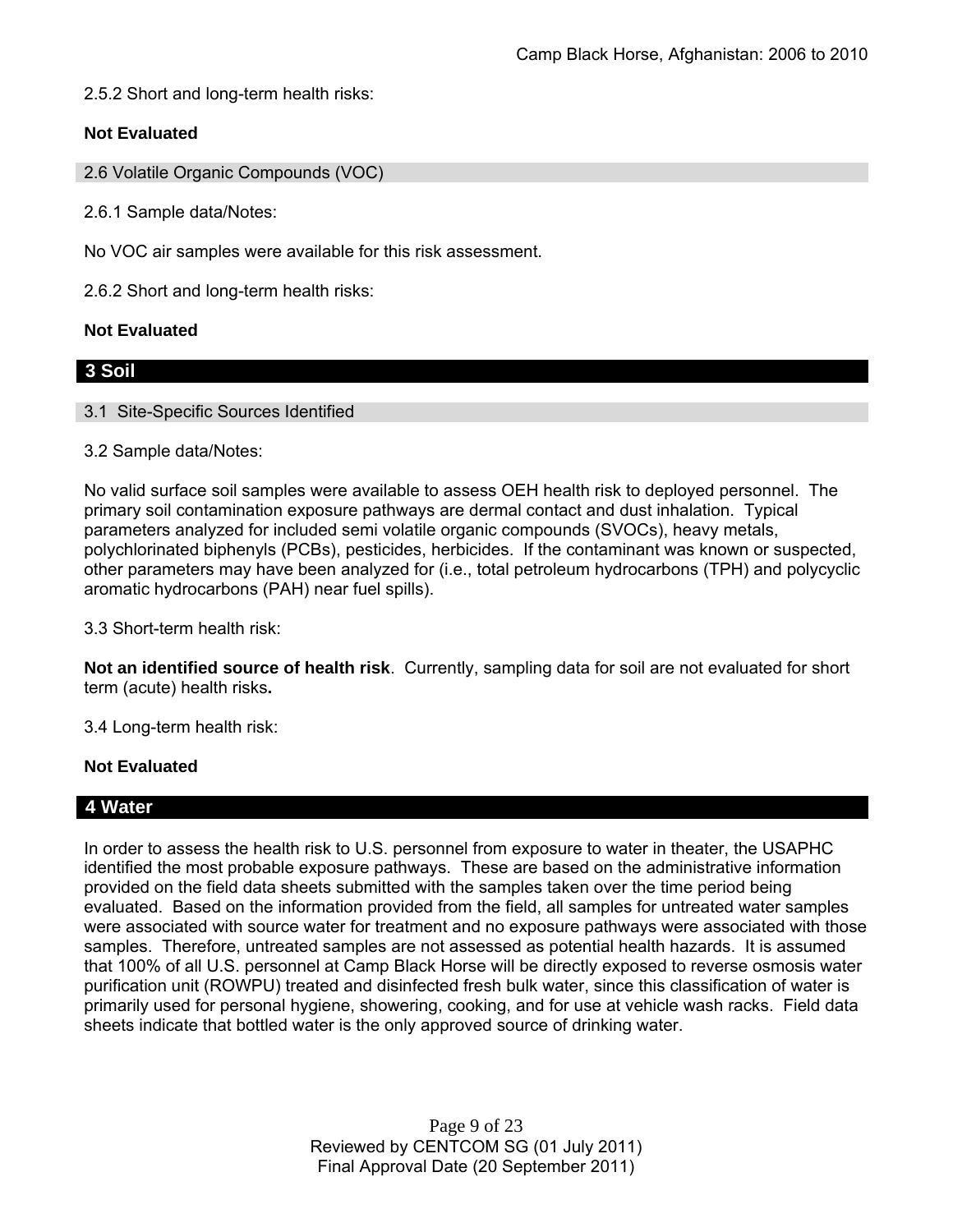## 4.1 Drinking Water: Bottled or Packaged Water

#### 4.1.1 Site-Specific Sources Identified

It is important to note that water from a given brand may not be produced or bottled at the same source. Some brands of bottled water come packaged with the same bottle label, but could be from multiple bottling plants and locations that use various water sources and treatment methods. Bagram Air Field is the primary distribution source of bottled water for Camp Black Horse. Because only three samples from Camp Black Horse were available for analysis, bottled water results from Bagram Air Field POEMS (2002 – 2010) are presented below for reference.

Bagram Air Field bottled water results: Boron was detected in 8 of 22 valid samples in 2007, and 9 of 10 valid samples in 2008. The peak concentration of Boron in 2007 (1.1 mg/L) and 2008 (1.3 mg/L) exceeded the short-term (14-day) 15L/day MEG of 0.93 mg/L and is considered a low short-term health risk hazard. Confidence for the risk assessments was low (TG 230 Table 3-6).

Thallium was detected in 4 of 17 valid samples in 2009. The peak concentration of Thallium (0.01 mg/L) exceeded the long-term (1-year) 15L/day MEG of 0.0003 mg/L and is considered low risk chronic hazards. Confidence for the risk assessments was low (TG 230 Table 3-6).

#### 4.1.2 Sample data/Notes:

To assess the potential for adverse health effects to troops, the following assumptions were made about dose and duration: A conservative (protective) assumption was that personnel routinely ingested 15 L/day of bottled water for up to 365 days (1-year). It was further assumed that control measures were not used. A total of three valid bottled water samples were collected on 29 August 2006. The samples included PureLife, Emirates, and Viva brands of bottled water. No health risks from bottled water (drinking) exposures were identified based on the limited sample data.

4.1.3 Short-term and long-term health risk:

**None identified based on available sample data.** All collected samples were below the short and long-term Negligible MEGs.

#### 4.2 Non-Drinking Water: ROWPU treated

#### 4.2.1 Site-Specific Sources Identified

Although the primary route of exposure for most microorganisms is ingestion of contaminated water, dermal exposure to some microorganisms, chemicals, and biologicals may also cause adverse health effects. Complete exposure pathways would include drinking, brushing teeth, personal hygiene, cooking, providing medical and dental care using a contaminated water supply or during dermal contact at vehicle or aircraft wash racks.

Shallow groundwater represents the main source for water supply for Kabul. Most of the total annual ground water recharge occurs in late winter and spring, during peak snowmelt. There are a total of three wells, all coming from the same aquifer which is supplied by the Afghan National Army, and water from the aquifer is running low. The three wells support approximately 750 personnel on Camp Black Horse.

> Page 10 of 23 Reviewed by CENTCOM SG (01 July 2011) Final Approval Date (20 September 2011)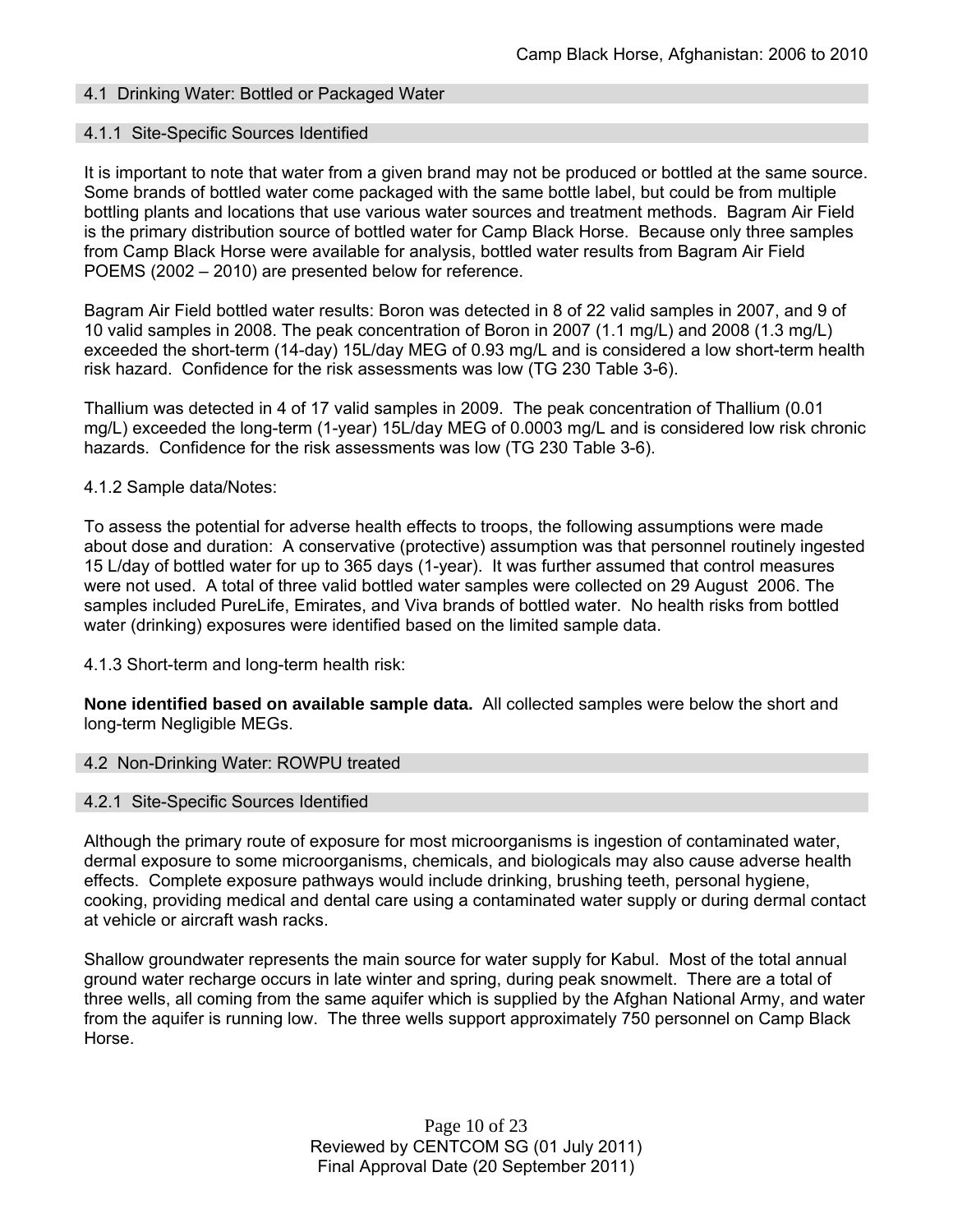#### 4.2.2 Sample data/Notes:

To assess the potential for adverse health effects to troops the following assumptions were made about dose and duration: All U.S. personnel at this location were expected to remain at this site for approximately 1 year. A conservative (protective) assumption is that personnel routinely consumed less than 5L/day of non-drinking water for up to 365 days (1-year). It is further assumed that control measures and/or personal protective equipment were not used. A total of six ROWPU treated bulk water (Non-Drinking) samples were evaluated for this health risk assessment. No chemicals were detected at levels above the short or long-term MEGs.

4.2.3 Short and long-term health risks:

**None identified based on available sample data.** All collected samples were below the short and long-term Negligible MEGs.

## **5 Military Unique**

5.1 Chemical Biological, Radiological Nuclear (CBRN) Weapons

No specific hazard sources were documented in the Defense Occupational and Environmental Health Readiness System (DOEHRS), or the Military Exposure Surveillance Library (MESL) from 01 March 2006 through 31 October 2010 (References 1 and 5).

5.2 Depleted Uranium (DU)

No specific hazard sources were documented in the DOEHRS, or MESL from 01 March 2006 through 31 October 2010 (References 1 and 5).

#### 5.3 Ionizing Radiation

No specific hazard sources were documented in the DOEHRS, or MESL from 01 March 2006 through 31 October 2010 (References 1 and 5).

#### 5.4 Non-Ionizing Radiation

No specific hazard sources were documented in the DOEHRS, or MESL from 01 March 2006 through 31 October 2010 (References 1 and 5).

#### **6 Endemic Diseases**

This document lists the endemic diseases reported in the region, its specific health risks and severity and general health information about the diseases. CENTCOM Modification (MOD) 11 (Reference 6) lists deployment requirements, to include immunizations and chemoprophylaxis, in effect during the timeframe of this POEMS.

#### 6.1 Foodborne and Waterborne Diseases

Food borne and waterborne diseases in the area are transmitted through the consumption of local food and water. Local unapproved food and water sources (including ice) are heavily contaminated with pathogenic bacteria, parasites, and viruses to which most U.S. Service Members have little or no natural immunity. Effective host nation disease surveillance does not exist within the country. Only a small fraction of diseases are identified or reported in host nation personnel. Diarrheal diseases are

> Page 11 of 23 Reviewed by CENTCOM SG (01 July 2011) Final Approval Date (20 September 2011)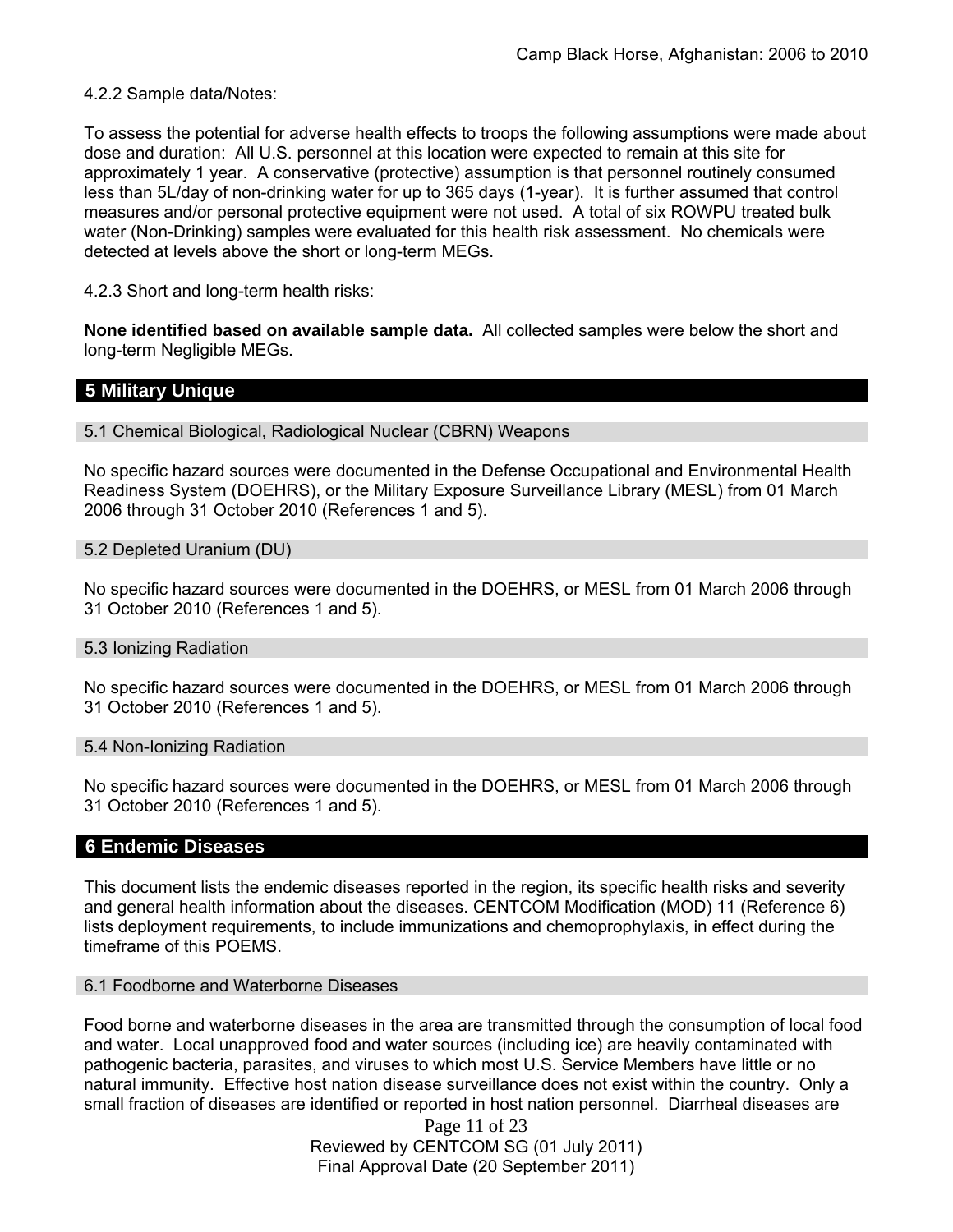expected to temporarily incapacitate a very high percentage of U.S. personnel within days if local food, water, or ice is consumed. Hepatitis A and typhoid fever infections typically cause prolonged illness in a smaller percentage of unvaccinated personnel. Vaccinations are required for DoD personnel and contractors. In addition, although not specifically assessed in this document, significant outbreaks of viral gastroenteritis (e.g., norovirus) and food poisoning (e.g., *Bacillus cereus*, *Clostridium perfringens*, *Staphylococcus*) may occur. Key disease risks are summarized below:

Mitigation strategies were in place and included consuming food and water from approved sources, vaccinations (when available), frequent hand washing and general sanitation practices.

## 6.1.1 Diarrheal diseases (bacteriological)

**High, mitigated to Low**: Diarrheal diseases are expected to temporarily incapacitate a very high percentage of personnel (potentially over 50% per month) within days if local food, water, or ice is consumed. Field conditions (including lack of hand washing and primitive sanitation) may facilitate person-to-person spread and epidemics. Typically mild disease treated in outpatient setting; recovery and return to duty in less than 72 hours with appropriate therapy. A small proportion of infections may require greater than 72 hours limited duty, or hospitalization.

## 6.1.2 Hepatitis A, typhoid/paratyphoid fever, and diarrhea-protozoal

**High, mitigated to Low**: Unmitigated health risk to U.S. personnel is high year round for hepatitis A and typhoid/paratyphoid fever, and Moderate for diarrhea-protozoal. Mitigation was in place to reduce the risks to low. Hepatitis A, typhoid/paratyphoid fever, and diarrhea-protozoal disease may cause prolonged illness in a small percentage of personnel (less than 1% per month). Although much rarer, other potential diseases in this area that are also considered a Moderate risk include: hepatitis E, diarrhea-cholera, and brucellosis.

## *6.1.3 Short-term Health Risks:*

**Low**: The overall unmitigated short-term risk associated with food borne and waterborne diseases are considered High (bacterial diarrhea, hepatitis A, typhoid/paratyphoid fever) to Moderate (diarrheacholera, diarrhea-protozoal, brucellosis) to Low (hepatitis E) if local food or water is consumed. Preventive Medicine measures reduced the risk to Low. Confidence in the health risk estimate is high.

## *6.1.4 Long-term Health Risks:*

## **None identified based on available data.**

## 6.2 Arthropod Vector-Borne Diseases

During the warmer months, the climate and ecological habitat support populations of arthropod vectors, including mosquitoes, ticks, mites, and sandflies. Significant disease transmission is sustained countrywide, including urban areas. Malaria, the major vector-borne health risk in Afghanistan, is capable of debilitating a high percentage of personnel for up to a week or more. Mitigation strategies were in place and included proper wear of treated uniforms, application of repellent to exposed skin, and use of bed nets and chemoprophylaxis (when applicable). Additional methods included the use of pesticides, reduction of pest/breeding habitats, and engineering controls.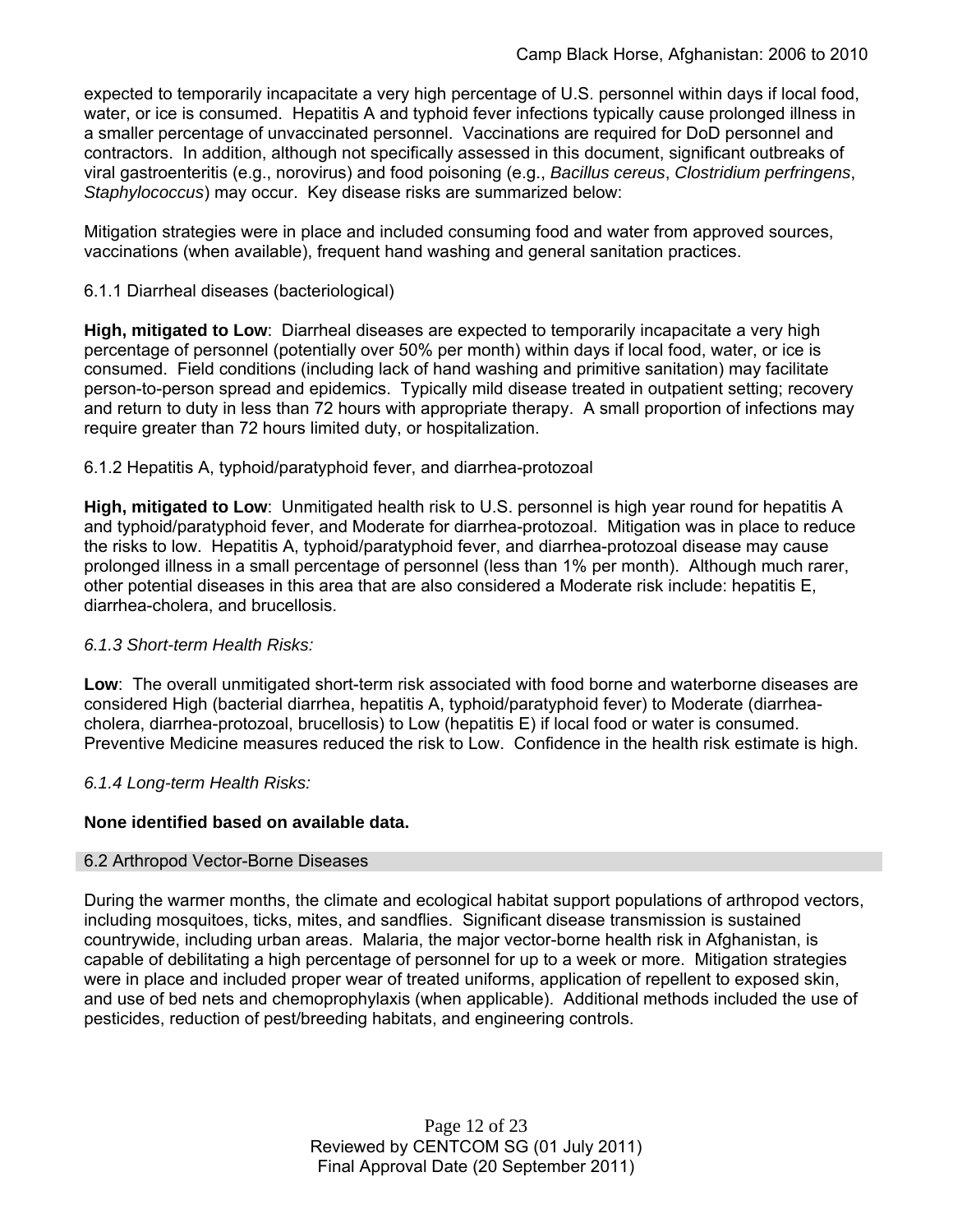## *6.2.1 Malaria*

**High, mitigated to Low:** Potential unmitigated risk to U.S. personnel is High during warmer months (typically April through November) but reduced to low with mitigation measures. Malaria incidents are often associated with the presence of agriculture activity, including irrigation systems and standing water, which provide breeding habitats for vectors. A small number of cases may occur among personnel exposed to mosquito (Anopheles spp.) bites. Malaria incidents may cause debilitating febrile illness typically requiring 1 to 7 days of inpatient care, followed by return to duty. Severe cases may require intensive care or prolonged convalescence.

## *6.2.2 Leishmaniasis*

**Moderate, mitigated to Low**: The disease risk is Moderate during the warmer months when sandflies are most prevalent, but reduced to low with mitigation measures. Leishmaniasis is transmitted by sand flies. There are two forms of the disease; cutaneous (acute form) and visceral (a more latent form of the disease). The leishmaniasis parasites may survive for years in infected individuals and this infection may go unrecognized by physicians in the U.S. when infections become symptomatic years later. Cutaneous infection is unlikely to be debilitating, though lesions may be disfiguring. Visceral leishmaniasis disease can cause severe febrile illness which typically requires hospitalization with convalescence over 7 days.

## *6.2.3 Crimean-Congo hemorrhagic fever*

**Moderate, mitigated to Low**: Unmitigated risk is moderate, but reduced to low with mitigation measures. Crimean-Congo hemorrhagic fever occurs in rare cases (less than 0.1% per month attack rate in indigenous personnel) and is transmitted by tick bites or occupational contact with blood or secretions from infected animals. The disease typically requires intensive care with fatality rates from 5% to 50%.

#### *6.2.4 Sandfly fever*

**Moderate, mitigated to Low**: Sandfly fever has a Moderate risk with potential disease rates from 1% to 10% per month under worst case conditions. Mitigation measures reduced the risk to low. The disease is transmitted by sandflies and occurs more commonly in children though adults are still at risk. Sandfly fever disease typically resulted in debilitating febrile illness requiring 1 to 7 days of supportive care followed by return to duty.

## *6.2.5 Plague*

**Low:** Potential health risk to U.S. personnel is Low year round. Bubonic plague typically occurred as sporadic cases among people who come in contact with wild rodents and their fleas during work, hunting, or camping activities. Outbreaks of human plague are rare and typically occur in crowded urban settings associated with large increases in infected commensal rats (*Rattus rattus*) and their flea populations. Some untreated cases of bubonic plague may develop into secondary pneumonic plague. Respiratory transmission of pneumonic plague is rare but has the potential to cause significant outbreaks. Close contact is usually required for transmission. In situations where respiratory transmission of plague is suspected, weaponized agent must be considered. Extremely rare cases (less than 0.01% per month attack rate) could occur. Incidence could result in potentially severe illness which may require more than 7 days of hospitalization and convalescence.

> Page 13 of 23 Reviewed by CENTCOM SG (01 July 2011) Final Approval Date (20 September 2011)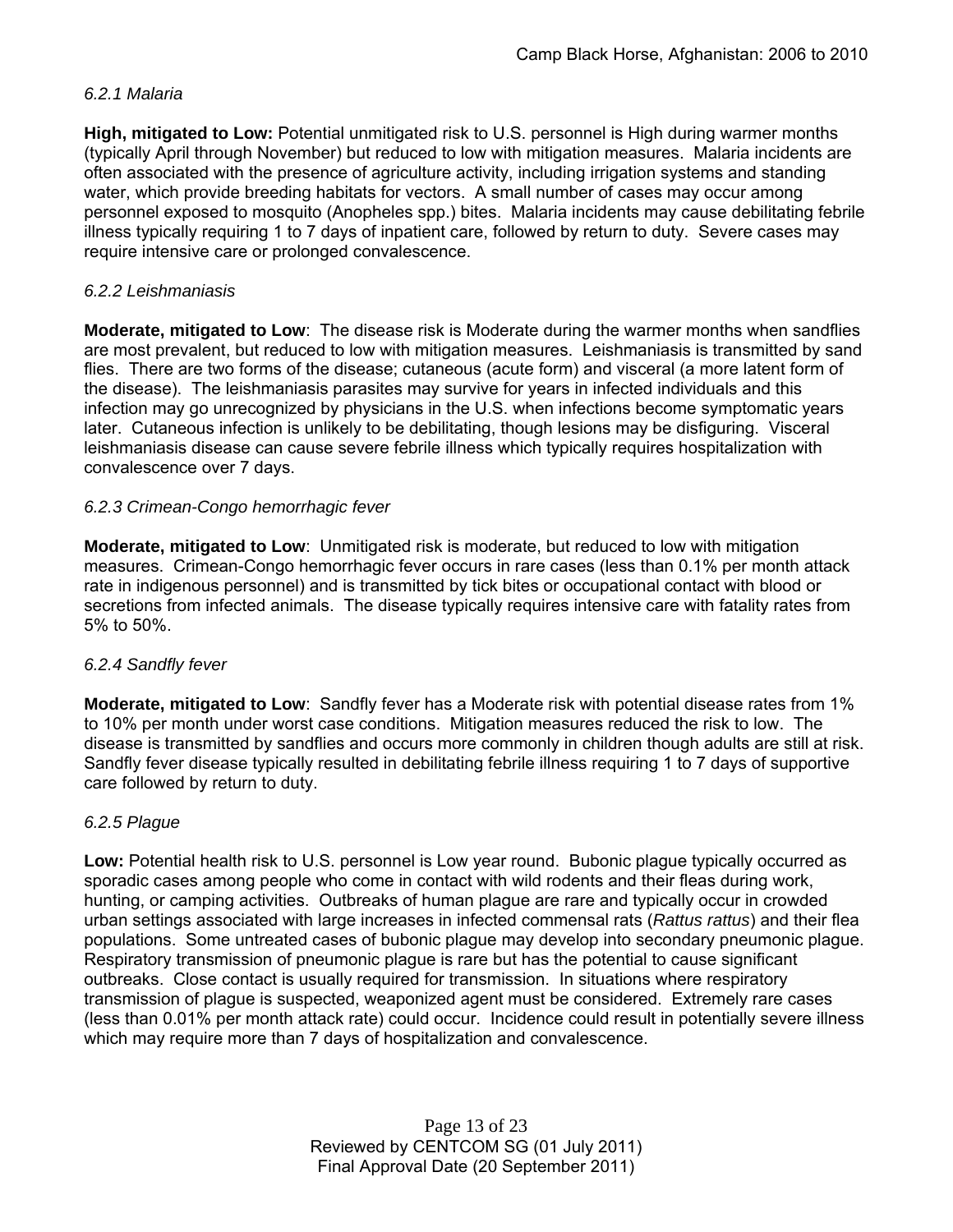## *6.2.6 Typhus-miteborne (scrub typhus)*

**Moderate, mitigated to Low:** Potential health risk to U.S. personnel is Moderate during warmer months (typically March through November) when vector activity is highest. Mitigation measures reduced the risk to low. Mite-borne typhus is a significant cause of febrile illness in local populations with rural exposures in areas where the disease is endemic. Large outbreaks have occurred when non-indigenous personnel such as military forces enter areas with established local transmission. The disease is transmitted by the larval stage of trombiculid mites (chiggers), which are typically found in areas of grassy or scrubby vegetation, often in areas which have undergone clearing and regrowth. Habitats may include sandy beaches, mountain deserts, cultivated rice fields, and rain forests. Although data are insufficient to assess potential disease rates, attack rates can be very high (over 50%) in groups of personnel exposed to heavily infected "mite islands" in focal areas. The disease can cause debilitating febrile illness typically requiring 1 to 7 days of inpatient care, followed by return to duty.

## *6.2.7 West Nile fever*

**Low**: West Nile fever is present. The disease is maintained by the bird population and transmitted to humans via mosquito vector. Typically, infections in young, healthy adults were asymptomatic although fever, headache, tiredness, body aches (occasionally with a skin rash on trunk of body), and swollen lymph glands can occurred. This disease is associated with a low risk estimate.

#### *6.2.9 Short -term health risks:*

**Low:** The unmitigated health risk estimate is High for malaria (infection rate of less than 1% per month), Moderate for leishmaniasis-cutaneous (acute), Crimean-Congo hemorrhagic fever, sandfly fever, typhus-miteborne; and Low for, the plague and West Nile fever. Health risk is reduced to low by proper wear of the uniform, application of repellent to exposed skin, and appropriate chemoprophylaxis. Confidence in health risk estimate was high.

## *6.2.10 Long-term health risks:*

**Low:** The unmitigated risk is moderate for leishmaniasis-visceral (chronic). Risk is reduced to Low by proper wear of the uniform and application of repellent to exposed skin. Confidence in the risk estimate is high.

#### 6.3 Water Contact Diseases

Operations or activities that involve extensive water contact may result in personnel being temporarily debilitated with leptospirosis in some locations. Leptospirosis health risk typically increases during flooding. In addition, although not specifically assessed in this document, bodies of surface water are likely to be contaminated with human and animal waste. Activities such as wading or swimming may result in exposures to enteric diseases such as diarrhea and hepatitis via incidental ingestion of water. Prolonged water contact also may lead to the development of a variety of potentially debilitating skin conditions such as bacterial or fungal dermatitis. Mitigation strategies were in place and included avoiding water contact and recreational water activities, proper wear of uniform (especially footwear), and protective coverings for cuts/abraded skin.

## *6.3.1 Leptospirosis*

**Moderate, mitigated to Low**: Human infections occur seasonally (typically April through November) through exposure to water or soil contaminated by infected animals and is associated with wading, and

> Page 14 of 23 Reviewed by CENTCOM SG (01 July 2011) Final Approval Date (20 September 2011)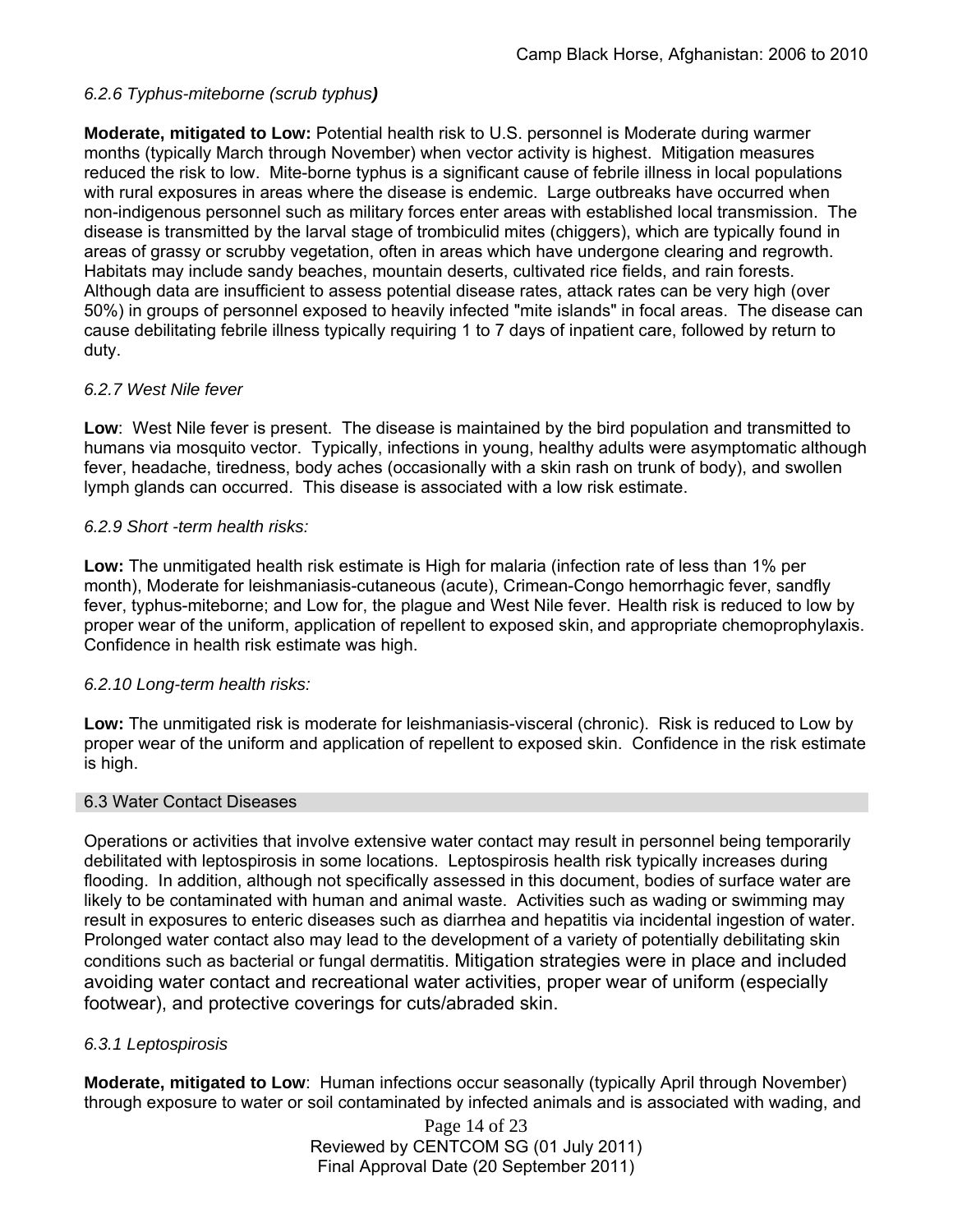swimming in contaminated, untreated open water. The occurrence of flooding after heavy rainfall facilitates the spread of the organism because as water saturates the environment leptospirosis present in the soil passes directly into surface waters. Leptospirosis can enter the body through cut or abraded skin, mucous membranes, and conjunctivae. Infection may also occur from ingestion of contaminated water. The acute, generalized illness associated with infection may mimic other tropical diseases (for example, dengue fever, malaria, and typhus), and common symptoms include fever, chills, myalgia, nausea, diarrhea, cough, and conjunctival suffusion. Manifestations of severe disease can include jaundice, renal failure, hemorrhage, pneumonitis, and hemodynamic collapse. Recreational activities involving extensive water contact may result in personnel being temporarily debilitated with leptospirosis. Incidence could result in debilitating febrile illness typically requiring 1 to 7 days of inpatient care, followed by return to duty; some cases may require prolonged convalescence. This disease is associated with a Moderate health risk estimate.

## *6.3.2 Short-term health risks:*

**Low:** Unmitigated Health risk of leptospirosis is Moderate during warmer months. Mitigation measures reduce the risk to Low. Confidence in the health risk estimate is high.

## *6.3.3 Long-term health risks:*

## **None identified based on available data.**

#### 6.4 Respiratory Diseases

Although not specifically assessed in this document, deployed U.S. forces may be exposed to a wide variety of common respiratory infections in the local population. These include influenza, pertussis, viral upper respiratory infections, viral and bacterial pneumonia, and others. The U.S. military populations living in close-quarter conditions are at risk for substantial person-to-person spread of respiratory pathogens. Influenza is of particular concern because of its ability to debilitate large numbers of unvaccinated personnel for several days. Mitigation strategies were in place and included routine medical screenings, vaccination, enforcing minimum space allocation in housing units, implementing head-to-toe sleeping in crowded housing units, implementation of proper personal protective equipment (PPE) when necessary for healthcare providers and detention facility personnel.

# *6.4.1 Tuberculosis (TB)*

**Moderate, mitigated to Low:** Potential health risk to U.S. personnel is Moderate, mitigated to Low, year round. Transmission typically requires close and prolonged contact with an active case of pulmonary or laryngeal TB, although it also can occur with more incidental contact. The Army Surgeon General has defined increased risk in deployed Soldiers as indoor exposure to locals or third country nationals of greater than one hour per week in a highly endemic active TB region. Additional mitigation included active case isolation in negative pressure rooms, where available.

## *6.4.2 Meningococcal meningitis*

**Low:** Meningococcal meningitis poses a Low risk and is transmitted from person to person through droplets of respiratory or throat secretions. Close and prolonged contact facilitates the spread of this disease. Meningococcal meningitis is potentially a very severe disease typically requiring intensive care; fatalities may occur in 5-15% of cases.

> Page 15 of 23 Reviewed by CENTCOM SG (01 July 2011) Final Approval Date (20 September 2011)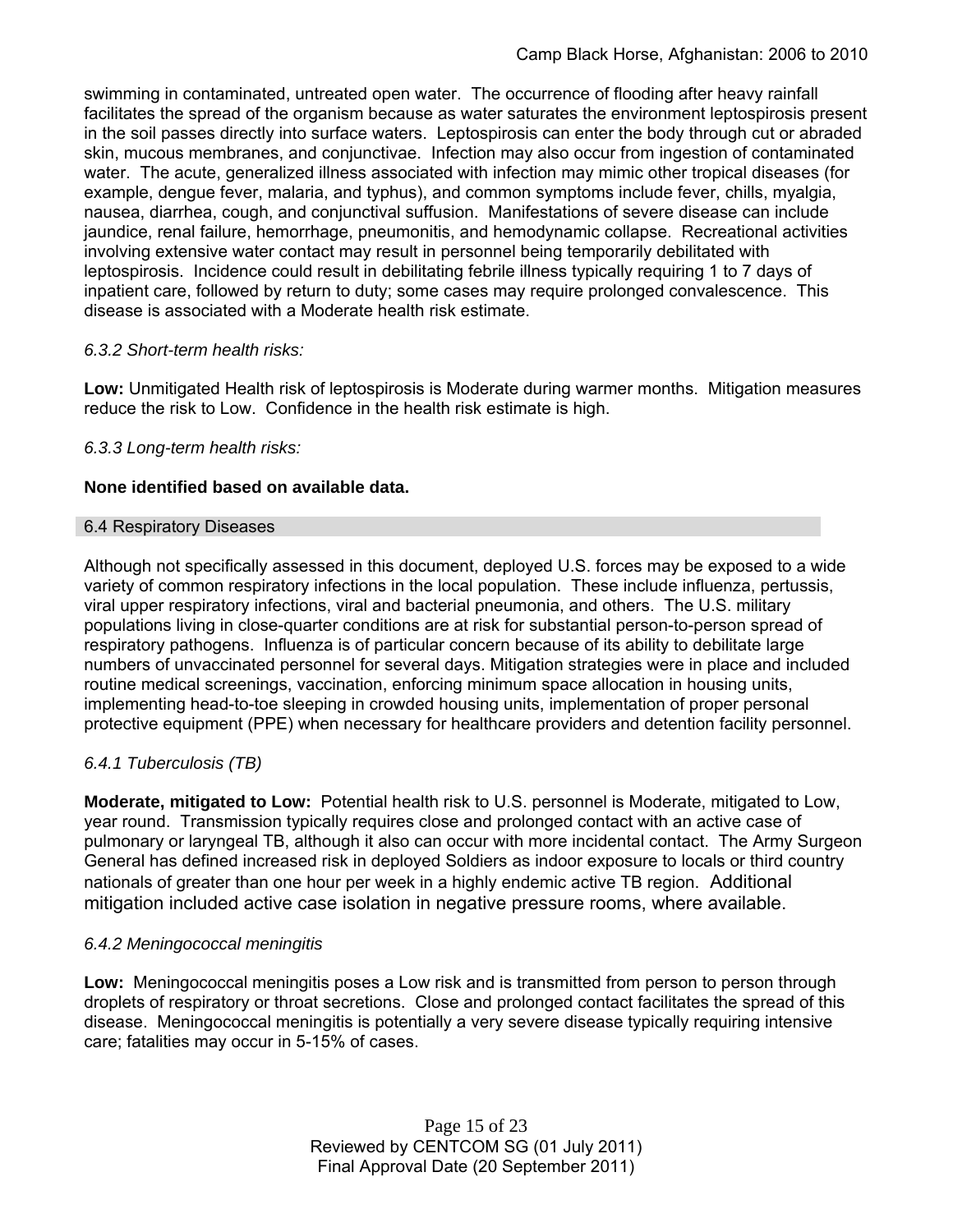## *6.4.3 Short-term health risks:*

**Low:** Moderate (TB) to Low (for meningococcal meningitis). Overall risk was reduced to Low with mitigation measures. Confidence in the health risk estimate is high.

#### *6.4.4 Long-term health risks:*

**None identified based on available data.** Tuberculosis is evaluated as part of the post deployment health assessment (PDHA). A TB skin test is required post-deployment if potentially exposed and is based upon individual service policies.

#### 6.5 Animal-Contact Diseases

#### *6.5.1 Rabies*

**Moderate, mitigated to Low:** Rabies posed a year-round moderate risk. Occurrence in local animals was well above U.S. levels due to the lack of organized control programs. Dogs are the primary reservoir of rabies in Afghanistan, and a frequent source of human exposure. Rabies is transmitted by exposure to the virus-laden saliva of an infected animal, typically through bites, but could occur from scratches contaminated with the saliva. A U.S. Army Soldier stationed in Afghanistan died of rabies on 31 August 2011 (Reference 7). Laboratory results indicated the Soldier was infected from contact with a dog while deployed. Although the vast majority (>99%) of persons who develop rabies disease will do so within a year after a risk exposure, there have been rare reports of individuals presenting with rabies disease up to six years or more after their last known risk exposure. Mitigation strategies included command emphasis of CENTCOM GO 1B, reduction of animal habitats, active pest management programs, and timely treatment of feral animal scratches/bites.

#### *6.5.2 Anthrax*

**Low:** Anthrax cases are rare in indigenous personnel, and pose a Low risk to U.S. personnel. Anthrax is a naturally occurring infection; cutaneous anthrax is transmitted by direct contact with infected animals or carcasses, including hides. Eating undercooked infected meat may result in contracting gastrointestinal anthrax. Pulmonary anthrax is contracted through inhalation of spores and is extremely rare. Mitigation measures included consuming approved food sources, proper food preparation and cooking temperatures, avoidance of animals and farms, dust abatement when working in these areas, vaccinations, and proper PPE for personnel working with animals.

#### *6.5.3 Q-Fever*

**Moderate, mitigated to Low:** Potential health risk to U.S. personnel is Moderate, but mitigated to Low, year round. Rare cases are possible among personnel exposed to aerosols from infected animals, with clusters of cases possible in some situations. Significant outbreaks (affecting 1-50%) can occur in personnel with heavy exposure to barnyards or other areas where animals are kept. Unpasteurized milk may also transmit infection. The primary route of exposure is respiratory, with an infectious dose as low as a single organism. Incidence could result in debilitating febrile illness, sometimes presenting as pneumonia, typically requiring 1 to 7 days of inpatient care followed by return to duty. Mitigation strategies in place as listed in paragraph 6.5.2 except for vaccinations.

#### *6.5.4 H5N1 avian influenza*

**Low:** Potential health risk to U.S. personnel is Low. Although H5N1 avian influenza (AI) is easily transmitted among birds, bird-to-human transmission is extremely inefficient. Human-to-human

> Page 16 of 23 Reviewed by CENTCOM SG (01 July 2011) Final Approval Date (20 September 2011)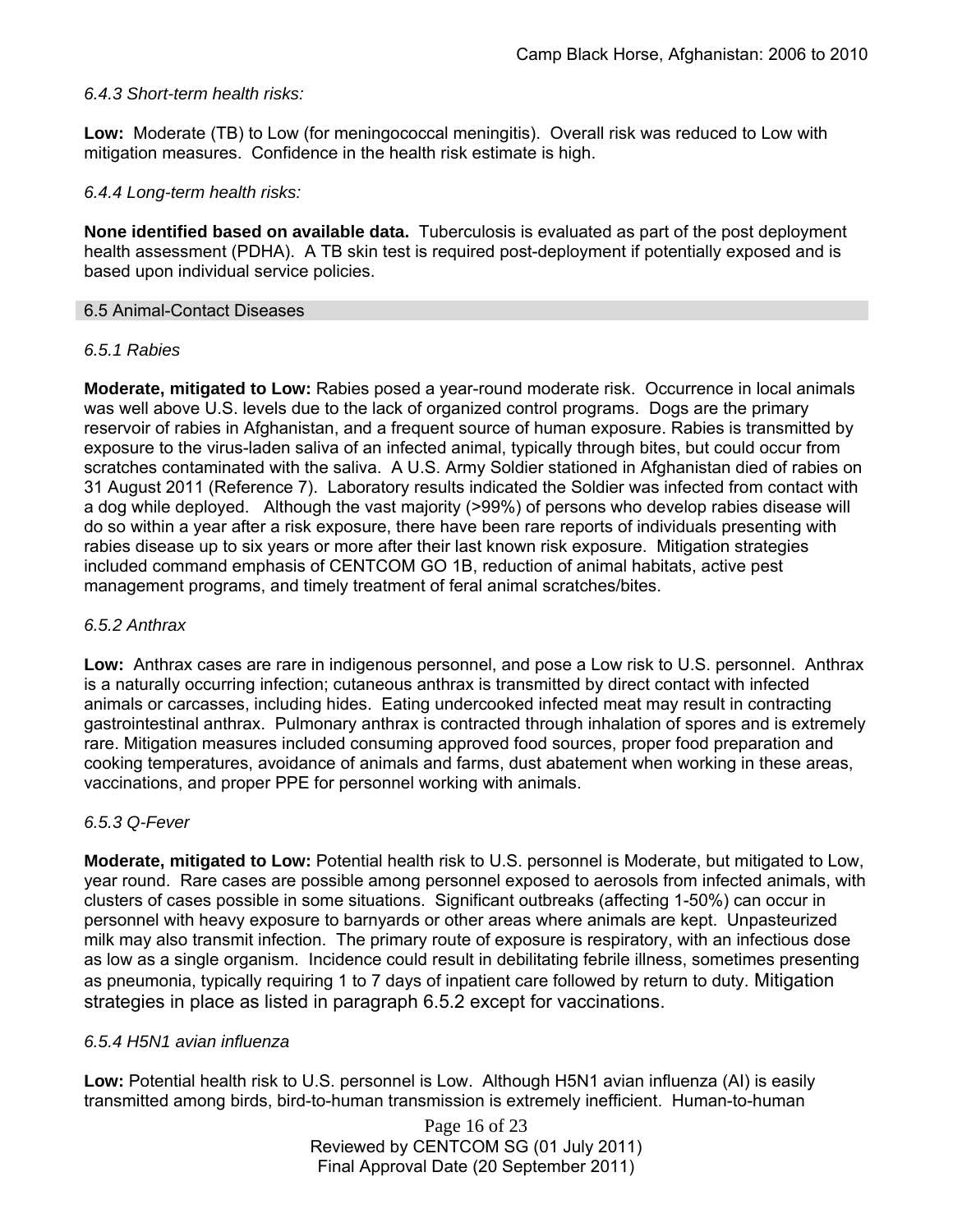transmission appears to be exceedingly rare, even with relatively close contact. Extremely rare cases (less than 0.01% per month attack rate) could occur. Incidence could result in very severe illness with fatality rate higher than 50 percent in symptomatic cases. Mitigation strategies included avoidance of birds/poultry and proper cooking temperatures for poultry products.

*6.5.5* Short-term health risks:

**Low:** The short-term unmitigated risk is Moderate for rabies, and Q-fever, to Low for anthrax, and H5N1 avian influenza. Mitigation measures reduced the overall risk to Low.Confidence in risk estimate is high.

6.5.6 Long-term health risks:

**Low:** A Low long term risk exists for rabies because, in rare cases, the incubation period for rabies can be several years.

#### **7 Venomous Animal/Insect**

All information was taken directly from the Clinical Toxinology Resources web site from the University of Adelaide, Australia (Reference 8). The species listed below have home ranges that overlap the location of Camp Black Horse, and may present a health risk if they are encountered by personnel. See Section 9 for more information about pesticides and pest control measures.

7.1 Spiders

 *Latrodectus dahlia* (widow spider): Severe envenoming possible, potentially lethal. However, venom effects are mostly minor and even significant envenoming is unlikely to be lethal.

## 7.2 Scorpions

 *Androctonus afghanus*, *Androctonus amoreuxi* and *Androctonus baluchicus*: Severe envenoming possible, potentially lethal. Severe envenoming may produce direct or indirect cardio toxicity, with cardiac arrhythmias, cardiac failure. Hypovolaemic hypotension possible in severe cases due to fluid loss through vomiting and sweating.

*• Afghanobuthus nuamanni, Compsobuthus rugosulus, Mesobuthus caucasicus, Mesobuthus eupeus, Mesobuthus macmahoni, Orthochirus afghanus, Orthochirus bicolor, Orthochirus. Jalalabadensis, Orthochirus pallidus, Orthochirus samrchelsis* and *Orthochirus scrobiculosus*: There are a number of dangerous Buthid scorpions, but there are also some known to cause minimal effects only. Without clinical data. it is unclear where these species fit within that spectrum.

 *Hottentotta alticola*, and *Hottentotta saulcyi*: Moderate envenoming possible but unlikely to prove lethal. Stings by these scorpions are likely to cause only short lived local effects, such as pain, without systemic effects.

 *Scorpiops afghanus* and *Scorpiops lindbergi*: Mild envenoming only, not likely to prove lethal. Stings by these scorpions are likely to cause only short lived local effects, such as pain, without systemic effects.

> Page 17 of 23 Reviewed by CENTCOM SG (01 July 2011) Final Approval Date (20 September 2011)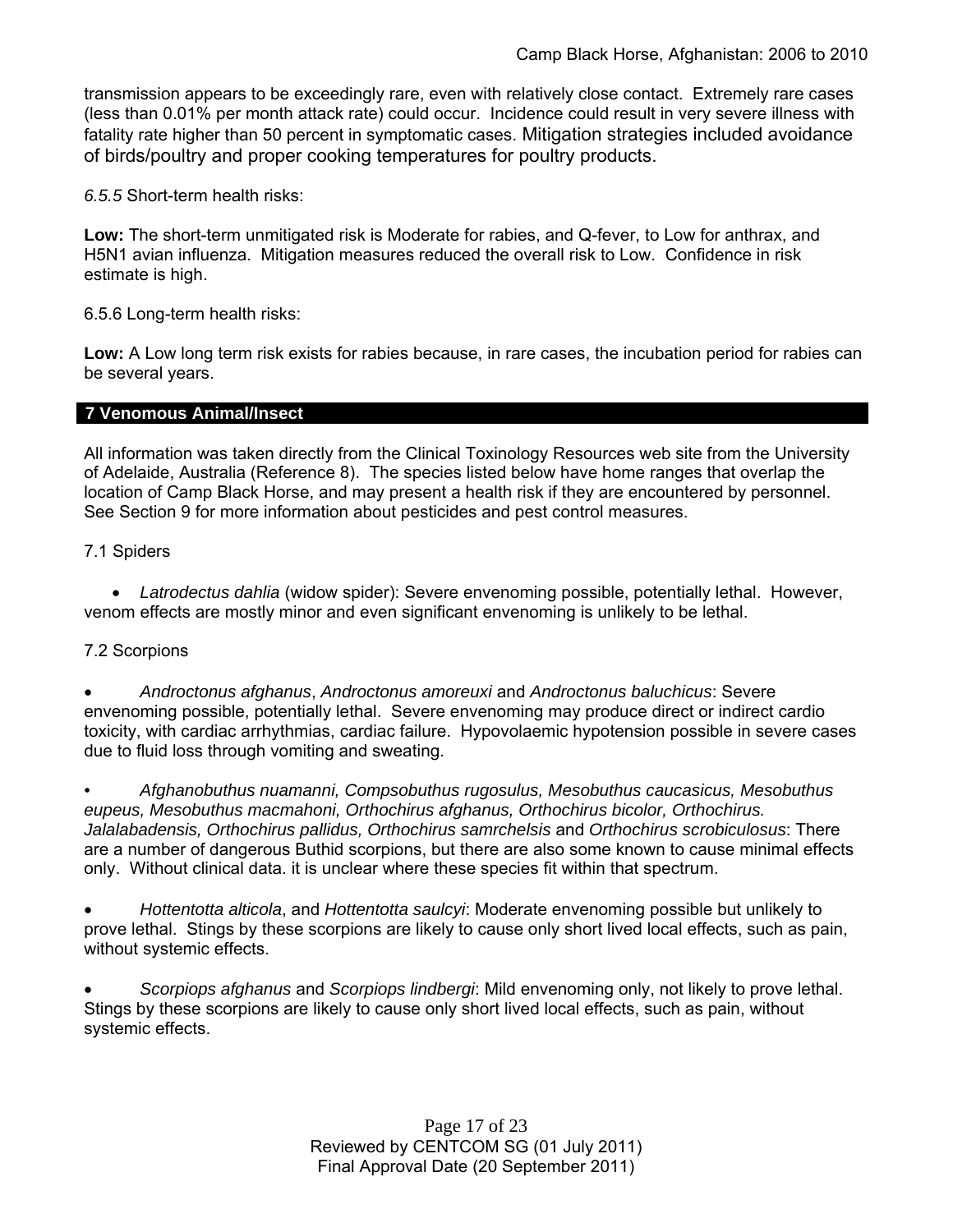7.3 Snakes

 *Boiga trigonata* (Common Cat Snake), and *Telescopus rhinopoma* (leopard viper): Unlikely to cause significant envenoming; Bites by these rear fanged Colubrid snakes are rarely reported. They are likely to cause minimal to moderate local effects and no systemic effects.

 *Gloydius halys* (Haly's Pit Viper): Severe envenoming possible, potentially lethal. Bites may cause moderate to severe coagulopathy and haemorrhagins causing extensive bleeding.

 *Hemorrhis ravergieri* (mountain racer) and *Psammophis lineolatus* (Teer snake): Unlikely to cause significant envenoming. Bites require symptomatic treatment only.

 *Macrovipera lebetina obtuse* (Levantine Viper) and *Macrovipera lebetina turanica* (Levantine Viper): Severe envenoming possible, potentially lethal. Bites may cause mild to severe local effects, shock & coagulopathy.

 *Naja oxiana* (Oxus cobra): Severe envenoming possible, potentially lethal. Bites can cause systemic effects, principally flaccid paralysis.

 *Platyceps rhodorachis* (Jan's desert racer): Mild envenoming only, not likely to prove lethal. Requires symptomatic treatment only.

 *Pseudocerastes persicus* (Persian dwarf snake): Unlikely to cause significant envenoming; limited clinical data suggest bites result in local effects only.

*7.4* Short-term health risk:

**Low:** If encountered, effects of venom vary with species from mild localized swelling (e.g. widow spider) to potentially lethal effects (e.g., Haly's Pit Viper). See effects of venom above. Mitigation strategies included avoiding contact, proper wear of uniform (especially footwear), and timely medical treatment. Confidence in the health risk estimate is low (Reference 4, Table 3-6).

7.5 Long-term health risk:

## **None identified.**

# **8 Heat/Cold Stress**

## 8.1 Heat

Summer (June - September) monthly mean temperatures range from 71 °F to 81 °F with an average temperature of 76 °F based on historical climatological data from the U.S. Air Force Combat Climatology Center, 14th Weather Squadron. The risk of heat stress/injury based on average monthly peak temperatures alone is low (< 78 °F) from October to April, moderate (78-81.9 °F) in May, high (82- 87.9 °F) in September, and extremely high (≥ 88°F) from June to August. However, work intensity and clothing/equipment worn pose greater health risk of heat stress/injury than environmental factors alone (Reference 7). Managing risk of hot weather operations included monitoring work/rest periods, proper hydration, and taking individual risk factors (e.g. acclimation, weight, and physical conditioning) into consideration. Risk of heat stress/injury was reduced with preventive measures.

> Page 18 of 23 Reviewed by CENTCOM SG (01 July 2011) Final Approval Date (20 September 2011)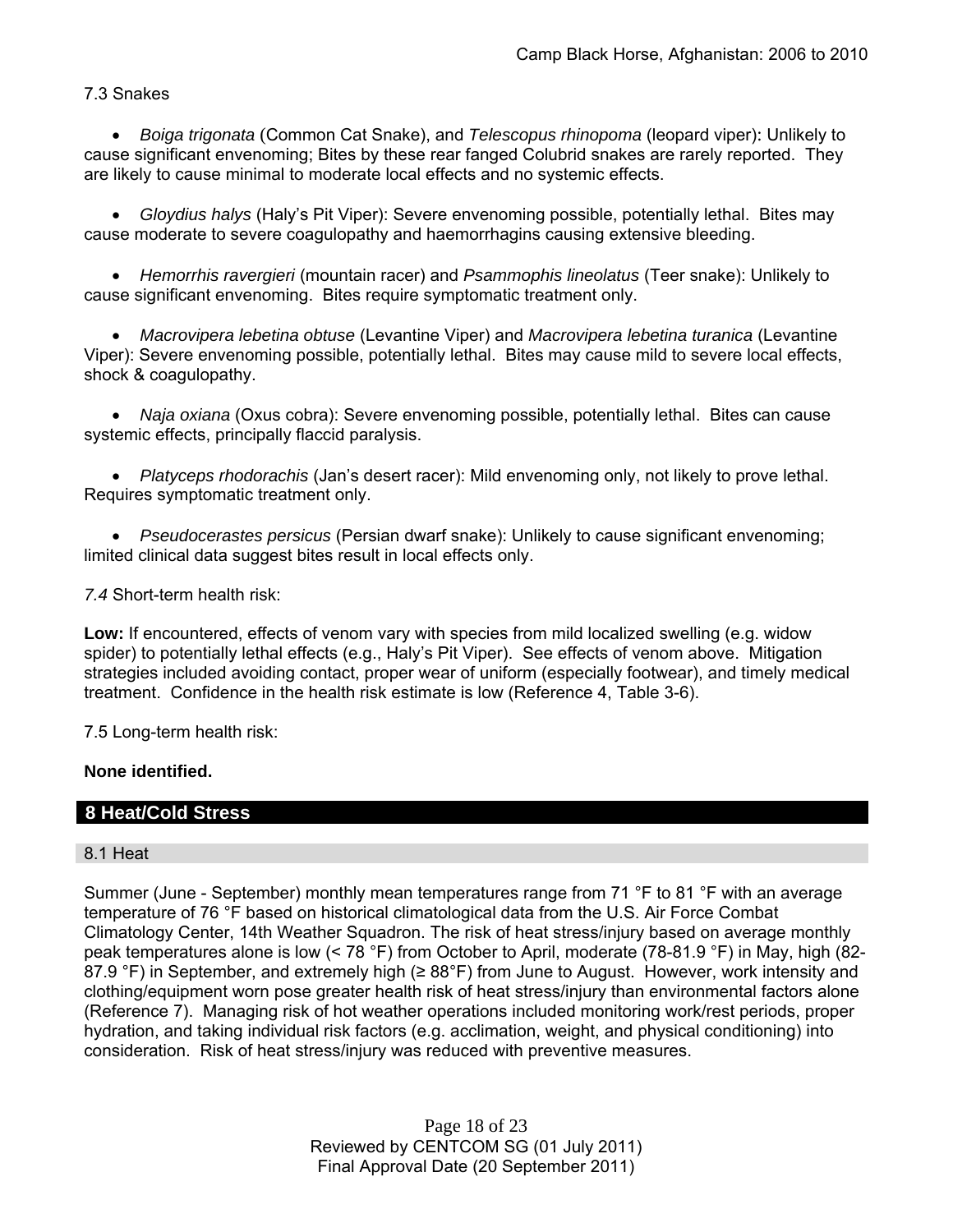## 8.1.1 Short-term health risk:

**Low to High, mitigated to Low:** The risk of heat injury was reduced to low through preventive measures such as work/rest cycles, proper hydration and nutrition, and monitoring Wet Bulb Globe Temperature (WBGT). Risk of heat injury in unacclimatized or susceptible populations (older, previous history of heat injury, poor physical condition, underlying medical/health conditions), and those under operational constraints (equipment, PPE, vehicles) is High from June-September and Low from October–May. Confidence in the health risk estimate is low (Reference 4, Table 3-6).

#### 8.1.2 Long-term health risk:

**Low:** The long-term risk is Low. However, the risk may be greater for certain susceptible persons– those older (i.e., greater than 45 years), in lesser physical shape, or with underlying medical/health conditions. Long-term health implications from heat injuries are rare but may occur, especially from more serious injuries such as heat stroke. It is possible that high heat in conjunction with various chemical exposures may increase long-term health risks, though specific scientific evidence is not conclusive. Confidence in these risk estimates is medium (Reference 4, Table 3-6).

8.2 Cold

8.2.1 Short-term health risks:

Winter (December - March) mean daily minimum temperatures range from 32 °F to 50 °F with an average temperature of 41 °F based on historical climatological data from the U.S. Air Force Combat Climatology Center, 14<sup>th</sup> Weather Squadron. Because even on warm days a significant drop in temperature after sunset by as much as 40 °F can occur, there is a risk of cold stress/injury from November – April. The risk assessment for Non-Freezing Cold Injuries (NFCI), such as chilblain, trench foot, and hypothermia, is Low based on historical temperature and precipitation data. Frostbite is unlikely to occur because temperatures rarely drop below freezing. However, personnel may encounter significantly lower temperatures during field operations at higher altitudes. As with heat stress/injuries, cold stress/injuries are largely dependent on operational and individual factors instead of environmental factors alone (Reference 9).

**Low:** The health risk of cold injury is Low. Confidence in the health risk estimate is medium.

8.1.2 Long-term health risk:

**Low:** The health risk of cold injury is Low. Confidence in the health risk estimate is high.

## **9 Noise**

## 9.1 Continuous

Preventive Medicine Quarterly Base Camp Inspection reports of Camp Blackhorse (2008 – 2010) consistently conclude that noise control was not an issue at the time of the assessment, and noise control procedures are in place and being followed.

9.1.1 Short and long-term health risks:

**Low:** short-term risk of noise injury with appropriate hearing protection use is low. Few exposed personnel (if any) are expected to have noticeable health effects during mission. Confidence in risk assessment is low (Reference 4, Table 3-6).

> Page 19 of 23 Reviewed by CENTCOM SG (01 July 2011) Final Approval Date (20 September 2011)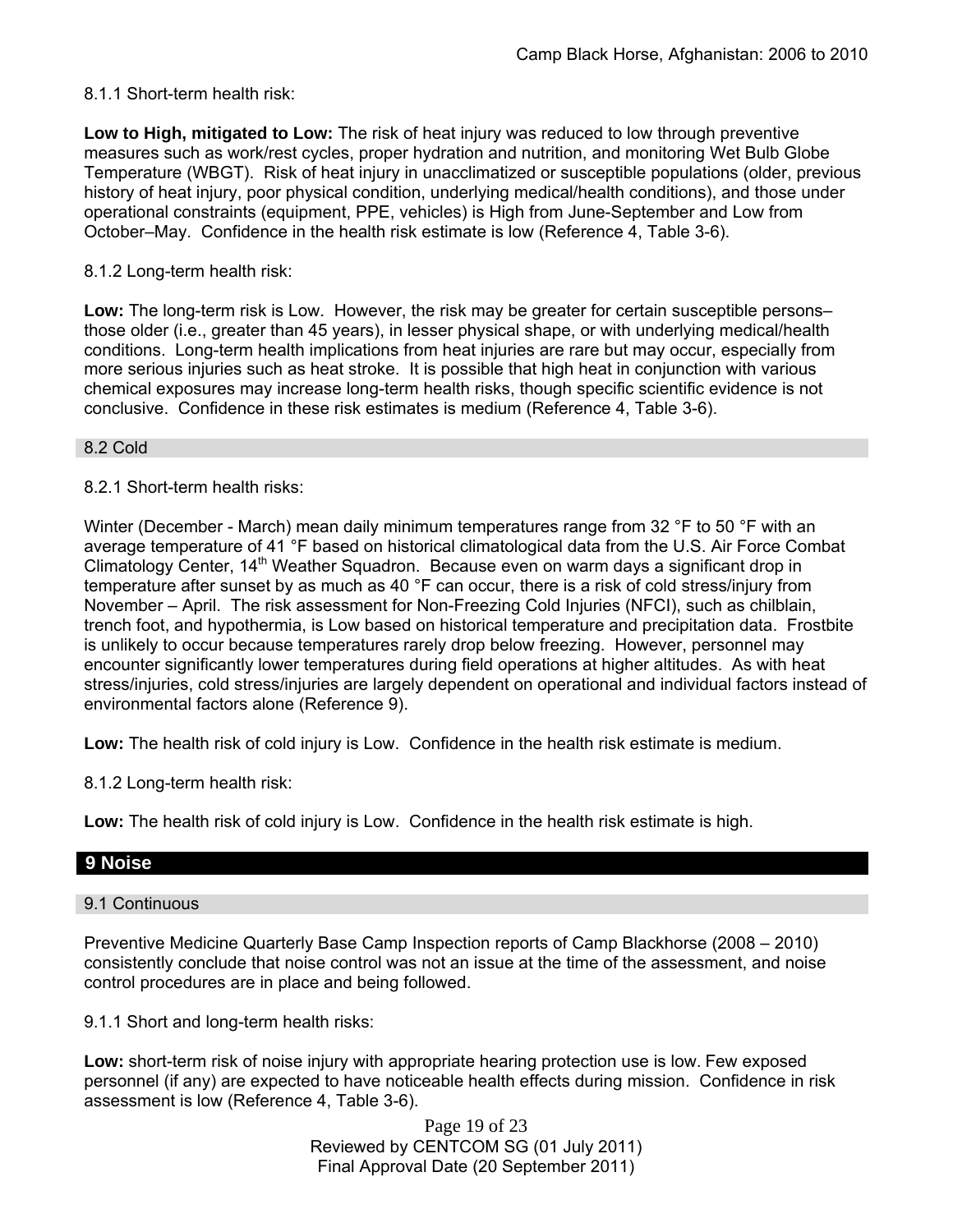#### 9.2 Impulse

No specific hazard sources were documented in the DOEHRS, or MESL from 01 March 2006 through 31 October 2010 (References 1 and 5).

9.2.1 Short-term and Long-term health risks:

#### **Not evaluated**.

#### **10 Unique Incidents/Concerns**

#### 10.1 Potential environmental contamination sources

DoD personnel are exposed to various chemical, physical, ergonomic, and biological hazards in the course of performing their mission. These types of hazards depend on the mission of the unit and the operations and tasks which the personnel are required to perform to complete their mission. The health risk associated with these hazards depends on a number of elements including what materials are used, how long the exposure last, what is done to the material, the environment where the task or operation is performed, and what controls are used. The hazards can include exposures to heavy metal particulates (e.g. lead, cadmium, manganese, chromium, and iron oxide), solvents, fuels, oils, and gases (e.g. carbon monoxide, carbon dioxide, oxides of nitrogen, and oxides of sulfur). Most of these exposures occur when performing maintenance task such as painting, grinding, welding, engine repair, or movement through contaminated areas. Exposures to these occupational hazards can occur through inhalation (air), skin contact, or ingestion; however exposures through air are generally associated with the highest health risk.

#### 10.2 Waste Sites/Waste Disposal

No specific hazard sources were documented in the DOEHRS, or MESL from 01 March 2006 through 31 October 2010 (References 1 and 5).

#### 10.3 Fuel/petroleum products/industrial chemical spills

No specific hazard sources were documented in the DOEHRS, or MESL from 01 March 2006 through 31 October 2010 (References 1 and 5).

#### 10.4 Pesticides/Pest Control:

The health risk of exposure to pesticide residues is considered within the framework of typical residential exposure scenarios, based on the types of equipment, techniques, and pesticide products that have been employed, such as enclosed bait stations for rodenticides, various handheld equipment for spot treatments of insecticides and herbicides, and a number of ready-to-use (RTU) methods such as aerosol cans and baits. The control of rodents required the majority of pest management inputs, with the acutely toxic rodenticides staged as solid formulation lethal baits placed in tamper-resistant bait stations indoors and outdoors throughout cantonment areas. Nuisance insects, including biting and stinging insects such as bees, wasps, and ants, also required significant pest management inputs. Use of pesticides targeting against these pests generally involved selection of compounds with low mammalian toxicity and short-term residual using pinpoint rather than broadcast application techniques. No specific hazard sources were documented in DOEHRS or MESL data portal. A total of seven monthly pesticide application reports in the MESL data portal for Camp Black Horse (March 2006 to January 2007) list the usage of pesticides on the site. For each pesticide product applied during this

> Page 20 of 23 Reviewed by CENTCOM SG (01 July 2011) Final Approval Date (20 September 2011)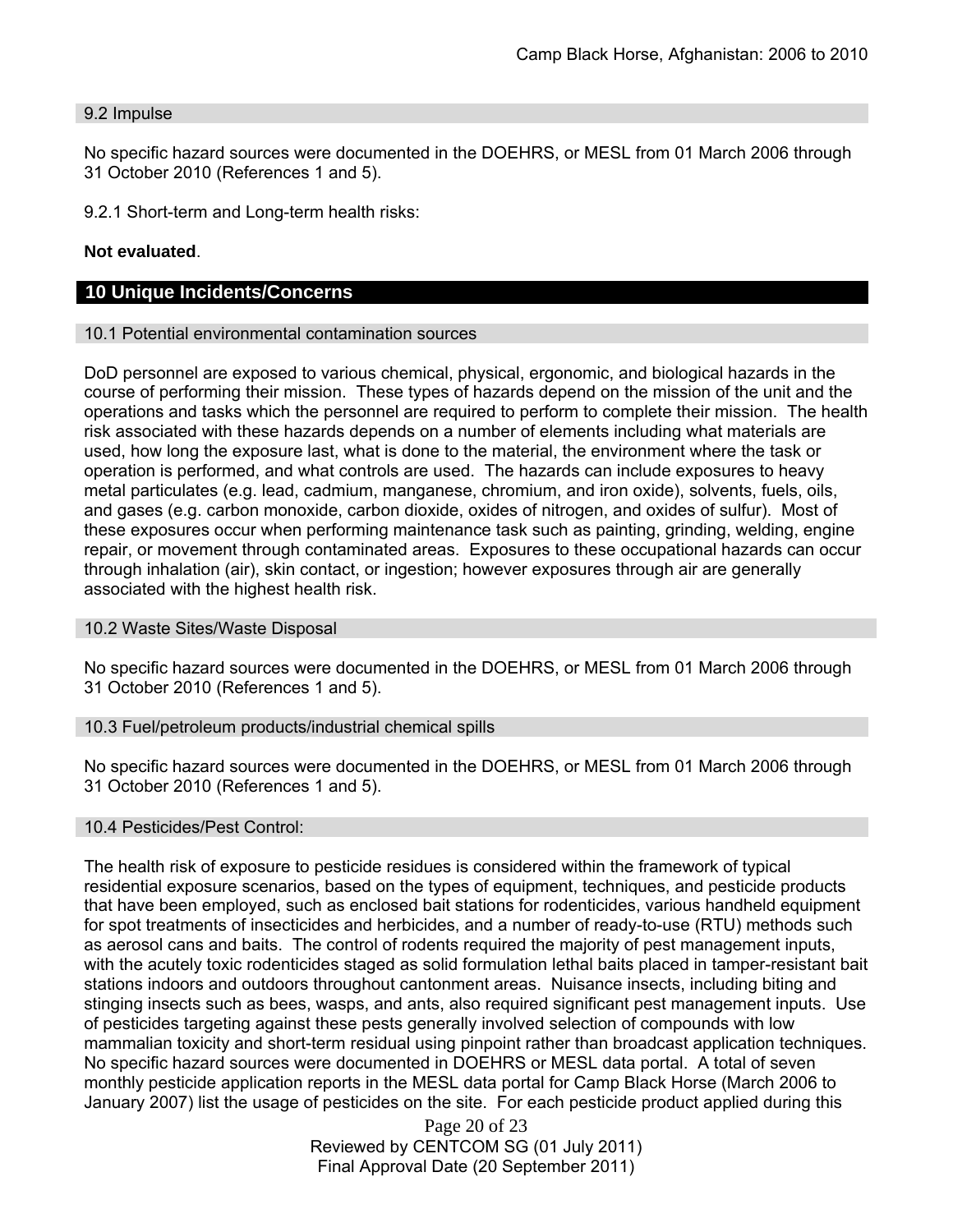period, the EPA approved label has been archived, providing a framework how each pesticide handled and applied (see below).

#### 10.4.1 Rodenticides

Bromadialone and brodifacoum were used to control rodents.

#### 10.4.2 Insecticides

Insecticides used to control ants, bees, crickets, fleas, flies, lice, mosquitoes, spiders, termites, and wasps incude: Methomyl, piperonyl butoxide and pyrethrins.

#### 10.4.2 Herbicides

Isopropylamine salt of glyphosate was used to control weeds.

*10.4.3* Short-term and Long-term health risks

**Low:** Long term health risk is Low. Confidence in the health risk assessment is medium (Reference 4, Table 3-6).

#### 10.5 Asbestos

No specific hazard sources were documented in the DOEHRS, or MESL from 01 March 2006 through 31 October 2010 (References 1 and 5).

#### 10.6 Lead Based Paint

No specific hazard sources were documented in the DOEHRS, or MESL from 01 March 2006 through 31 October 2010 (References 1 and 5).

#### 10.7 Burn Pit

While not specific to Camp Black Horse, the consolidated epidemiological and environmental sampling and studies on burn pits that have been conducted as of the date of this publication have been unable to determine whether an association does or does not exist between exposures to emissions from the burn pits and long-term health effects (Reference 10). The Institute of Medicine committee's (Reference 10) review of the literature and the data suggests that service in Iraq or Afghanistan (i.e., a broader consideration of air pollution than exposure only to burn pit emissions) may be associated with long-term health effects, particularly in susceptible (e.g., those who have asthma) or highly exposed subpopulations, such as those who worked at the burn pit. Such health effects would be due mainly to high ambient concentrations of PM from both natural and anthropogenic sources, including military sources. If that broader exposure to air pollution turns out to be relevant, potentially related health effects of concern are respiratory and cardiovascular effects and cancer. Susceptibility to the PM health effects could be exacerbated by other exposures, such as stress, smoking, local climatic conditions, and co-exposures to other chemicals that affect the same biologic or chemical processes. Individually, the chemicals measured at burn pit sites in the study were generally below concentrations of health concern for general populations in the United States. However, the possibility of exposure to mixtures of the chemicals raises the potential for health outcomes associated with cumulative exposure to combinations of the constituents of burn pit emissions and emissions from other sources.

> Page 21 of 23 Reviewed by CENTCOM SG (01 July 2011) Final Approval Date (20 September 2011)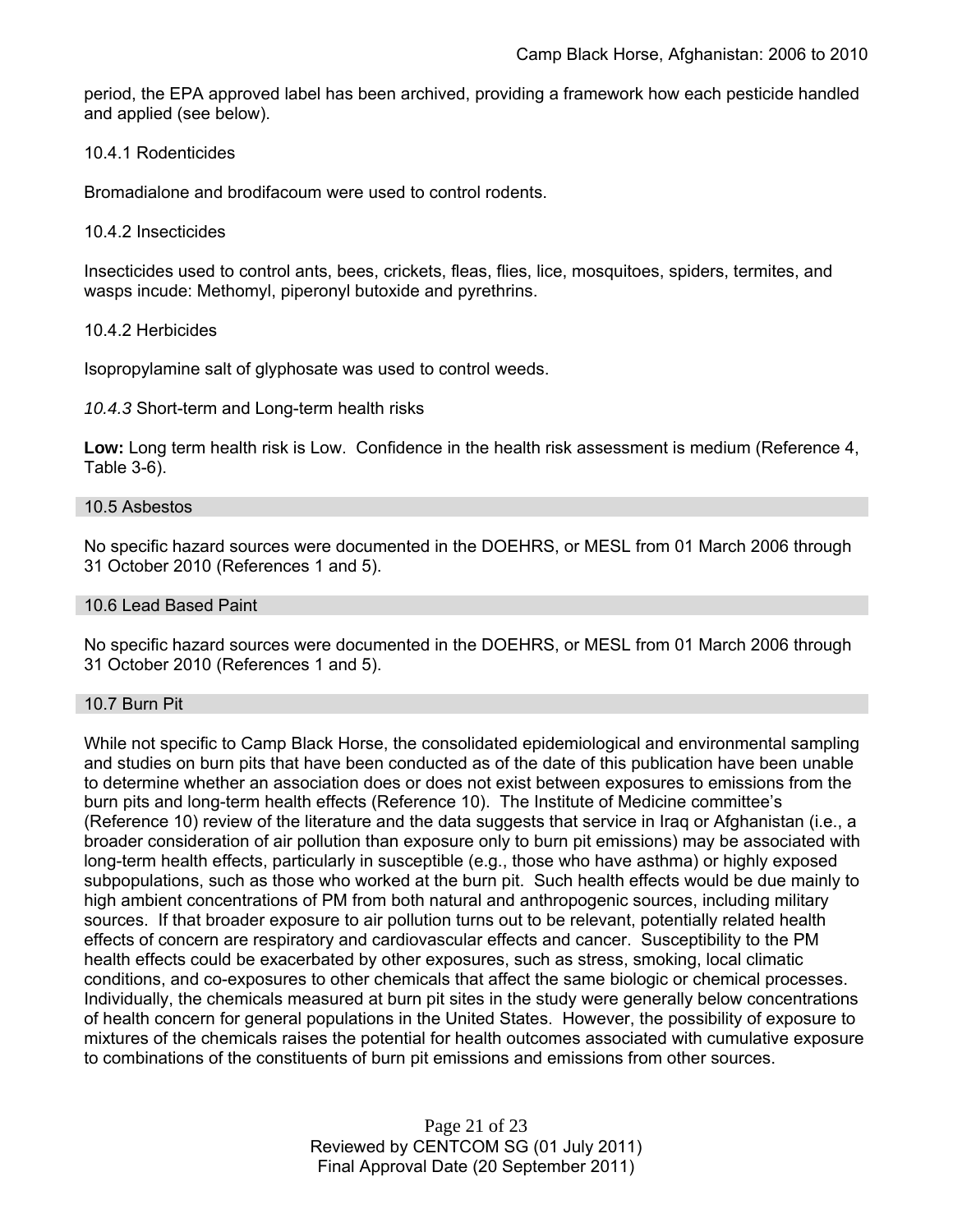# **11 References<sup>1</sup>**

 $\overline{a}$ 

- 1. Defense Occupational and Environmental Health Readiness System (referred to as the DOEHRS-EH database) at https://doehrs-ih.csd.disa.mil/Doehrs/. Department of Defense (DoD) Instruction 6490.03, *Deployment Health*, 2006.
- 2. DoDI 6055.05, Occupational and Environmental Health, 2008.
- 3. Joint Staff Memorandum (MCM) 0017-12, Procedures for Deployment Health Surveillance, 2012.
- 4. USA PHC TG230, June 2013 Revision.
- 5. DoD MESL Data Portal: https://mesl.apgea.army.mil/mesl/.Some of the data and reports used may be classified or otherwise have some restricted distribution.
- 6. Modification 11 to United States Central Command Individual Protection and Individual Unit Deployment Policy, 2 December 2011.
- 7. CDC. 2012. Morbidity and Mortality Weekly Report. Imported Human Rabies in a U.S. Army Soldier. May 4, 2012. 61(17); 302-305.
- 8. Clinical Toxinology Resources: http://www.toxinology.com/. University of Adelaide, Australia.
- 9. Goldman RF. 2001. Introduction to heat-related problems in military operations. *In*: Textbook of military medicine: medical aspects of harsh environments Vol. 1, Pandolf KB, and Burr RE (Eds.), Office of the Surgeon General, Department of the Army, Washington DC.
- 10. IOM (Institute of Medicine). 2011*.* Long-term health consequences of exposure to burn pits in Iraq and Afghanistan*.* Washington, DC: The National Academies Press.

Page 22 of 23 Reviewed by CENTCOM SG (01 July 2011) Final Approval Date (20 September 2011)

 $1$  NOTE. The data are currently assessed using the 2013 TG230. The general method involves an initial review of the data which eliminates all chemical substances not detected above 1-yr negligible MEGs. Those substances screened out are not considered acute or chronic health hazards so are not assessed further. For remaining substances, acute and chronic health effects are evaluated separately for air water (soil is only evaluated for long term risk). This is performed by deriving separate short-term and long term population exposure level and estimates (referred to as population exposure point concentrations (PEPC)) that are compared to MEGs derived for similar exposure durations. If less than or equal to negligible MEG the risk is Low. If levels are higher than negligible then there is a chemical-specific toxicity and exposure evaluation by appropriate SMEs, which includes comparison to any available marginal, critical or catastrophic MEGs. For drinking water 15 L/day MEGs are used for the screening while site specific 5-15 L/day are used for more detailed assessment. For nondrinking water (such as that used for personal hygiene or cooking) the 'consumption rate' is limited to 2 L/day (similar to the EPA) which is derived by multiplying the 5 L/day MEG by a factor of 2.5. This value is used to conservatively assess non drinking uses of water.